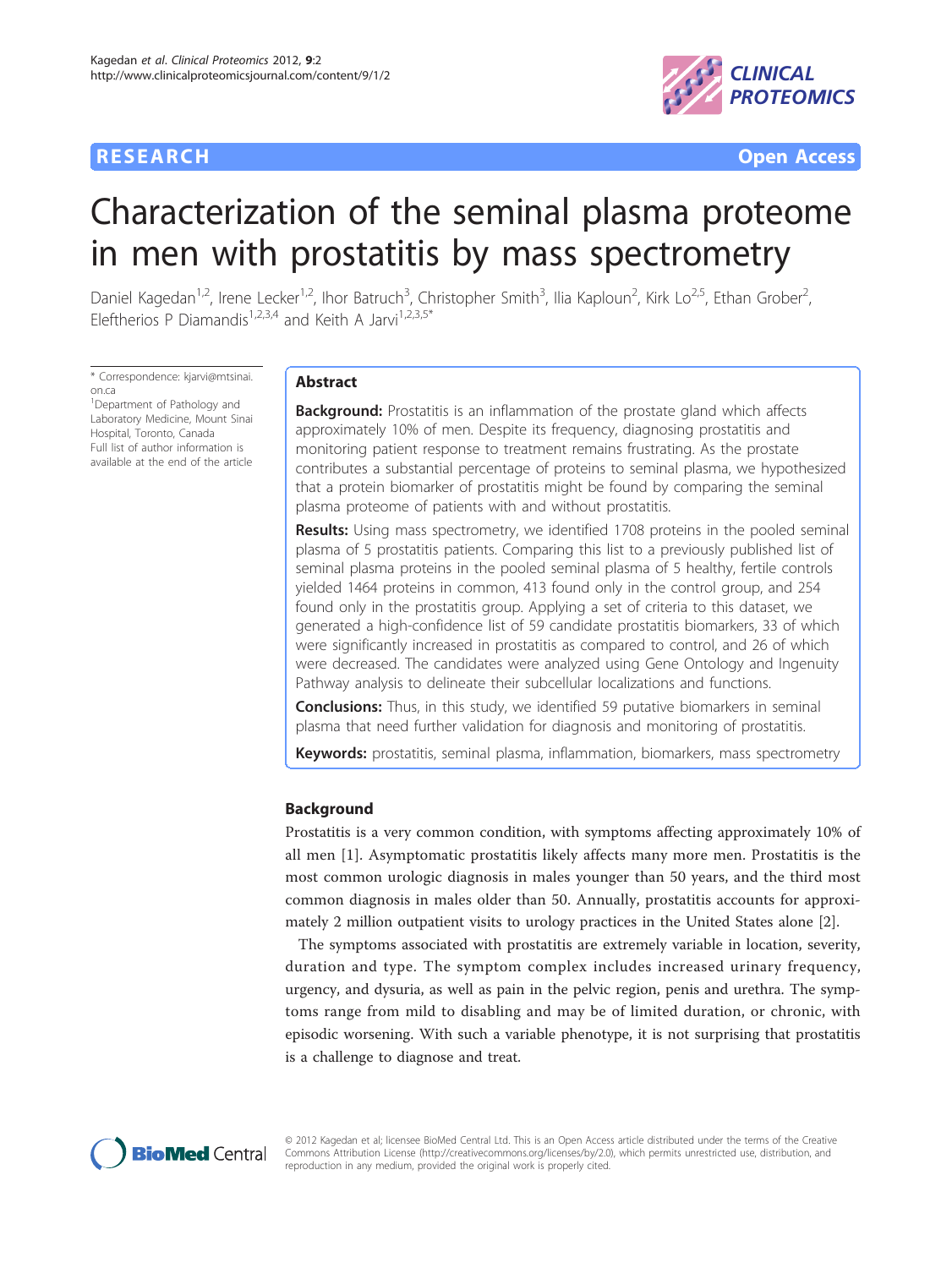Prostatitis may also be asymptomatic, with an adverse effect on fertility. This condition has been associated with male infertility through a mechanism involving inflammatory cytokines and their negative impact on fertility [\[3,4](#page-18-0)].

Currently, prostatitis is diagnosed using symptom questionnaires, digital rectal exam, and by culturing urine samples and expressed prostatitis secretions.

Despite the National Institutes of Health classification system [[5\]](#page-18-0), diagnosing prostatitis remains confusing and frustrating to urologists, as many of the symptoms overlap. Moreover, diagnostic tests fail to reliably differentiate one type of prostatitis from another, and even fail to distinguish prostatitis from healthy asymptomatic individuals [[6](#page-18-0)]. There are no biomarkers to diagnose this condition accurately or to follow the course of therapy.

One potential method for diagnosing prostatitis involves testing bodily fluids for biomarkers of the disease. As prostatic secretions form a substantial proportion (25%) of the semen, seminal plasma is an excellent fluid to search for such markers of prostatic inflammation. The rest of the seminal plasma is produced by the seminal vesicles (65%), testes and epididymis (10%), and periurethral glands (minimal) [\[7](#page-18-0)].

Prostatic proteins can enter semen through several pathways including: 1) normal secretory pathways; 2) release of membrane-bound structures in seminal plasma called prostasomes; and 3) via epithelial shedding in which abraded epithelial cells shed their protein content into seminal plasma [\[8\]](#page-18-0). The latter pathway results in intracellular proteins entering the semen, and holds enormous potential in identifying biomarkers of diseases affecting specific tissues, by analyzing the proteins leaked from cells of those tissues. In fact, the most commonly used biomarker for prostate diseases, prostatespecific antigen (PSA), in wide use as a biomarker of prostate cancer, was originally found and isolated from the semen [[9\]](#page-18-0).

There have been previous attempts to identify biomarkers of prostatitis in the semen. Several studies have examined the presence of leukocytes or bacteria in semen of men with prostatitis [[10](#page-18-0)-[13](#page-18-0)]. However, the vast majority of prostatitis is abacterial (or at least non-cultureable), and increased leukocytes in the semen can be due to inflammation at other locations within the male urogenital tract [[13\]](#page-18-0). Furthermore, leukocytospermia is unable to detect all cases of urogenital inflammation, and hence other markers are needed for an accurate diagnosis of inflammation specific to the prostate gland [\[14\]](#page-18-0).

Other studies have investigated the potential of inflammatory proteins and cytokines as prostatitis biomarkers. Specifically, interleukin-8 [[15](#page-18-0)-[17\]](#page-18-0), interleukin-6 [\[17](#page-18-0)], interleukin-10, immunoglobulin-A [[18\]](#page-18-0), elastase [[12,19](#page-18-0)], peroxidase-positive leukocytes [[19](#page-18-0)], and nerve growth factor [\[20\]](#page-18-0) were found to be significantly altered in the seminal plasma of patients with prostatitis or chronic pelvic pain syndrome. However, none of these proteins is definitive in arriving at a diagnosis.

There have been no extensive studies on the protein composition of semen in men with prostatitis. The above studies measured levels of certain inflammatory proteins, making it possible that potential biomarkers which are not directly measured would have been missed.

There are very few studies on semen proteins: Pilch and Mann found 923 proteins in the semen of a healthy man [\[8](#page-18-0)]. We recently performed mass spectrometry on semen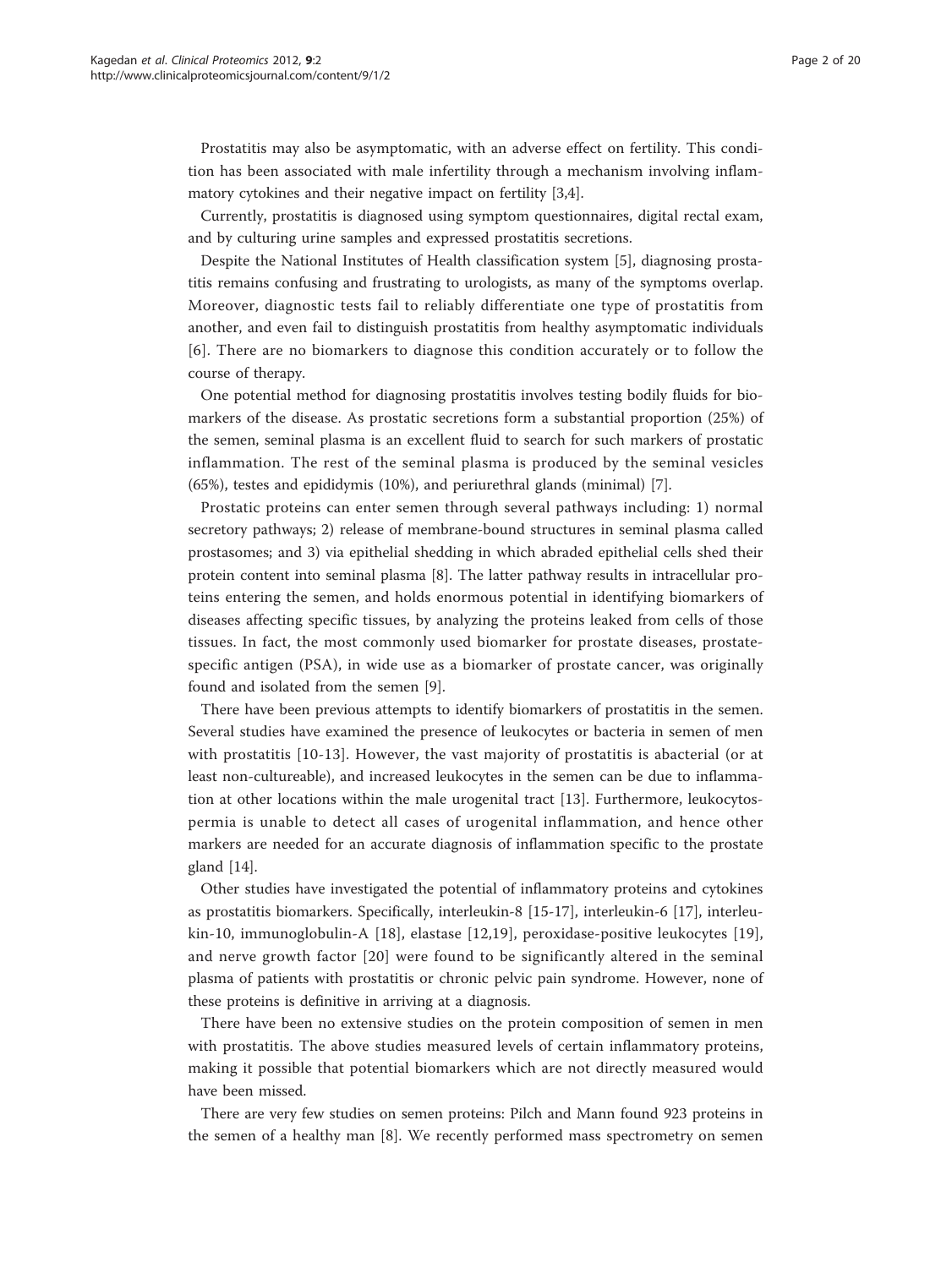samples from men with infertility and healthy fertile controls and identified approximately 2300 unique proteins [[21](#page-18-0)].

We hypothesized that seminal plasma from men with prostatitis may contain noticeably different concentrations of specific proteins that could be used as biomarkers to diagnose prostatitis and monitor its response to treatment. In addition to the above, a prostatitis biomarker would be invaluable in distinguishing prostatitis from other causes of increased serum PSA levels, decreasing unnecessary anxiety and invasive investigations for men with elevated PSA [\[22,23\]](#page-18-0).

By using a shotgun proteomic approach, we compared the proteomes of seminal plasma from men with confirmed prostatitis to the proteomes of seminal plasma from fertile, healthy controls [[21\]](#page-18-0). Seminal plasma samples from 5 individuals from each of the two diagnostic groups were pooled together to account for inter-individual variation in protein composition. Using this approach, we compiled a list of candidate prostatitis biomarkers and verified two of them using an ELISA assay.

# Results and discussion

#### LC-MS analysis

Following trypsin digestion, each replicate was fractionated using SCX liquid-chromatography to increase the number of peptides identified in each fraction. Three replicates were analyzed in order to gauge reproducibility, as well as to increase protein identification and prediction confidence. The first 10 fractions from SCX were analyzed using an 88 min gradient and the next 11 fractions were analyzed using a 55 min gradient, since the first 10 fractions had greater sample complexity, allowing for more peptide identifications (data not shown).

## Data analysis

Data was searched with Mascot and X!Tandem to increase sequence coverage and the number of proteins identified. Search results were merged using Scaffold 2.0 in MudPit mode for analysis and visualization. Mascot and X!Tandem filter settings were adjusted to achieve a FPR of 1.1-1.5%. A triplicate sample dataset was uploaded into Scaffold. The original Scaffold file (Prostatitis.sfd) can be downloaded from Tranche [\(http://www.Proteo](http://www.ProteomeCommons.org)[meCommons.org](http://www.ProteomeCommons.org)) hash code: AAlPx7YK40+620DDQaBE2qOoMTkT7LqKHsEDFO/pc/ WDtaIRrYEn9bIEAtQ+7q7WPGOGZhDmSebpgfJbUEdHg6pNUXQAAAAAAAAC  $jO==$ ).

In triplicate analysis of the Prostatitis group we found a total of 1708 proteins (including 9 proteins that matched reverse sequences) at a FPR of 1.1% with 1449, 1357 and 1157 proteins in each replicate (Figure [1](#page-3-0), Additional File [1\)](#page-17-0).

#### Comparison of Control and Prostatitis protein lists

Comparing Control and Prostatitis proteomes, there are 1464 proteins in common, 413 found only in Control and 254 found only in Prostatitis (Figure [2](#page-3-0), Additional File [2\)](#page-17-0). In total, we identified 2131 proteins (including 12 proteins that matched reverse sequences) in the combined Control and Prostatitis groups with a FPR of 1.1%. The spectrum report for the Prostatitis dataset may be obtained by following the instructions outlined in Additional File [3.](#page-17-0)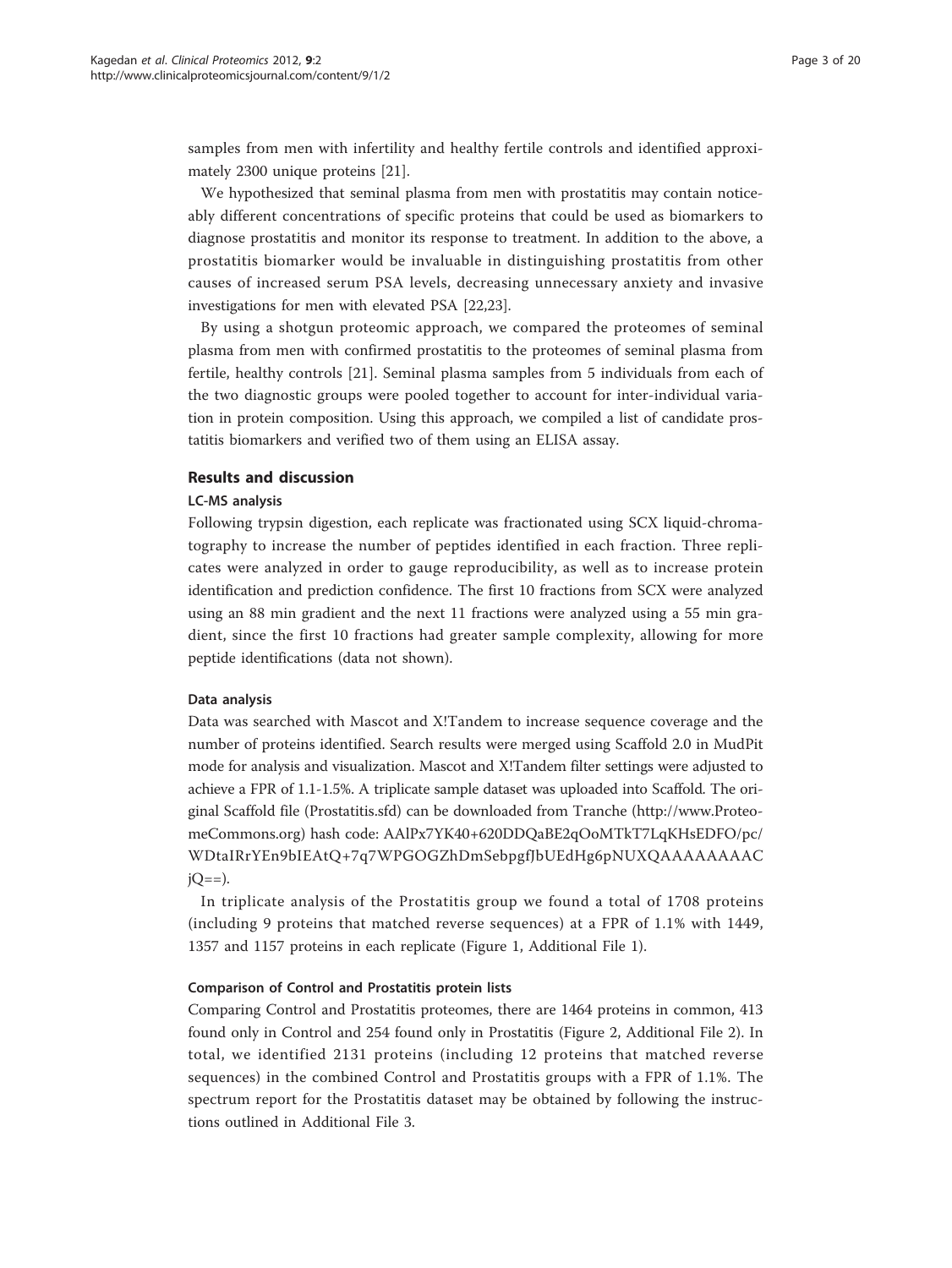<span id="page-3-0"></span>

Proteins that had their counts significantly affected due to shared peptides were carefully evaluated and removed from further analysis. Spectral counting is a semi-quantitative method with the advantage of having a linear dynamic range of several orders of magnitude [\[24](#page-18-0)]. Due to the inherent limitations of this quantitative method which include poor sensitivity to small changes in abundance (or sensitivity to fold changes greater than 100%) and diminished quantitative accuracy of proteins identified by very few counts [[24,25\]](#page-18-0), the following criteria were used to select a high-confidence list of potential proteins with significantly increased concentration in one of the groups: a) Fold differences

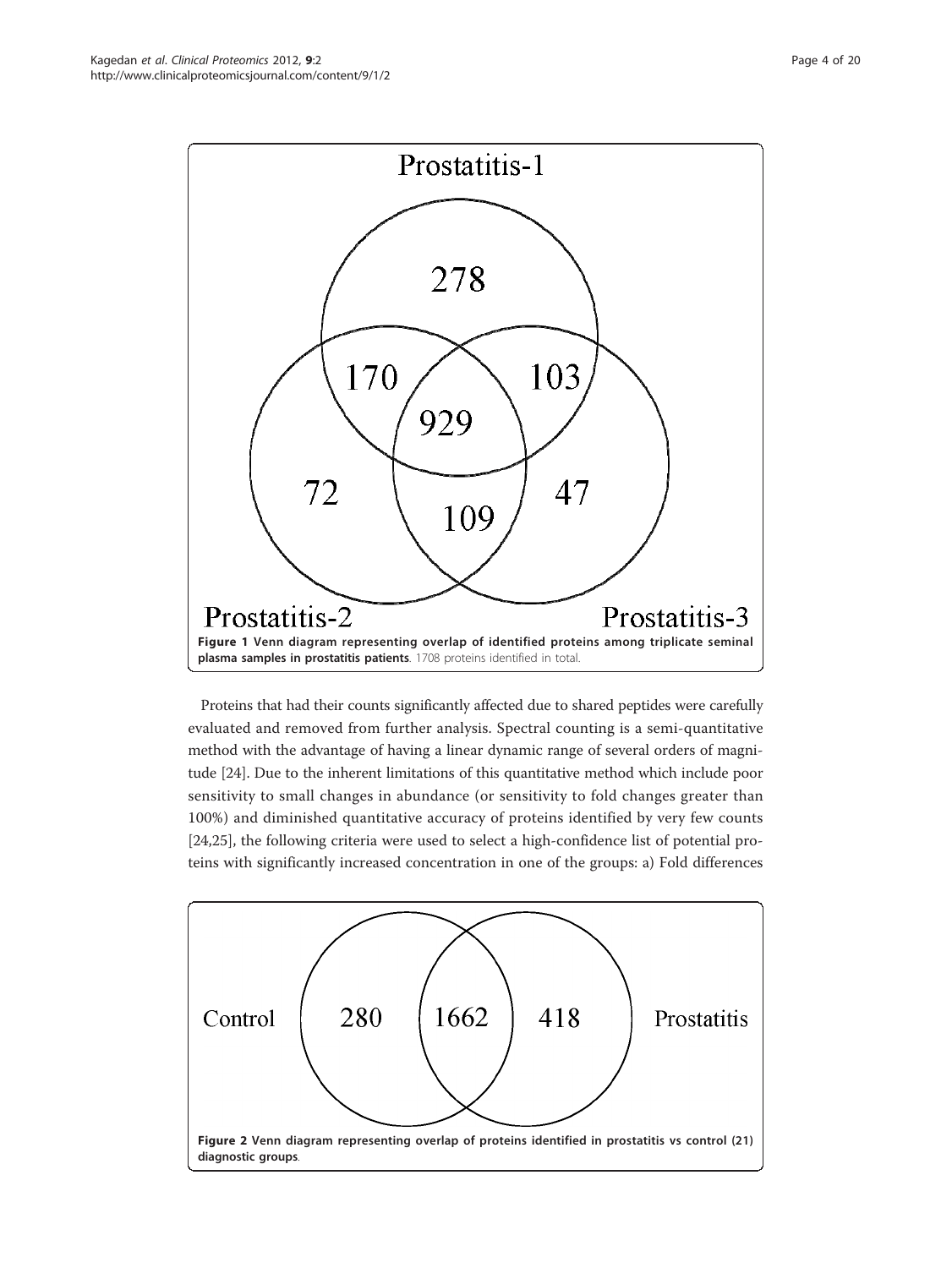<span id="page-4-0"></span>must be greater than or equal to  $2$ ; b) The coefficient of variation (CV) for the 3 replicates must be less than or equal to 50% if the average spectral count value is  $> 5$ ; c) If one clinical group has a spectral count average  $\leq 5$ , then a CV of less than 100% for that group was accepted; d) If one clinical group has zero spectral counts, then the other clinical group must have an average spectral count  $> 5$ ; e) If one clinical group has an average spectral count  $<$  10, then the other must have an average spectral count  $>$  10. By applying the above mentioned selection criteria, we found the following: 33 proteins were significantly increased in prostatitis as compared to controls (Table 1), and 26 proteins were significantly increased in controls as compared to prostatitis (Table [2](#page-5-0)).

| <b>Gene Name</b>   | <b>Average Spectral Count</b> |             | Fold Change*   | Prostatic Origin** |
|--------------------|-------------------------------|-------------|----------------|--------------------|
|                    | Control                       | Prostatitis |                |                    |
| ALB                | 1441                          | 3079        | 2.1            |                    |
| SERPINA1           | 149                           | 382         | 2.6            | Yes                |
| CST4               | 83                            | 468         | 5.7            |                    |
| CST3               | 65                            | 202         | 3.1            | Yes                |
| PAEP cDNA FLJ52183 | 52                            | 144         | 2.8            |                    |
| C4A                | 38                            | 131         | 3.5            | Yes                |
| A <sub>2</sub> M   | 44                            | 103         | 2.3            | Yes                |
| SERPINA5           | 37                            | 122         | 3.3            |                    |
| C3                 | 34                            | 104         | $\mathsf{3}$   | Yes                |
| LPL                | 30                            | 66          | 2.2            |                    |
| IGHG2              | 17                            | 46          | 2.6            |                    |
| A1BG               | 25                            | 50          | $\sqrt{2}$     |                    |
| <b>MSLN</b>        | 16                            | 33          | $\overline{2}$ |                    |
| SERPING1           | 17                            | 48          | 2.9            |                    |
| SCPEP1             | 17                            | 44          | 2.6            | Yes                |
| GLA                | 21                            | 43          | $\overline{2}$ | Yes                |
| OLFM4              | 15                            | 41          | 2.7            | Yes                |
| SMPD1              | 9                             | 20          | 2.2            | Yes                |
| CTSF               | 9                             | 24          | 2.5            | Yes                |
| SERPINF1           | 10                            | 33          | 3.4            | Yes                |
| MINPP1             | 9                             | 19          | 2.1            | Yes                |
| CFI                | 9                             | 18          | 2.1            |                    |
| CTSC               | 5                             | 10          | 2.2            |                    |
| CST6               | $\overline{7}$                | 15          | 2.2            | Yes                |
| TXNDC16            | $\,8\,$                       | 18          | 2.3            | Yes                |
| LCN1               | $\overline{2}$                | 15          | 6.3            |                    |
| COL6A2             | $\overline{3}$                | 15          | 5.5            | Yes                |
| A4GALT             | $\overline{4}$                | 15          | $\overline{4}$ | Yes                |
| PATE4              | $\overline{4}$                | 13          | $\mathsf{3}$   | Yes                |
| TIMP3              | 5                             | 11          | 2.1            |                    |
| CST <sub>2</sub>   | $\overline{2}$                | 16          | 9.6            |                    |
| FGB                | $\overline{4}$                | 11          | 2.6            |                    |
| COMP               | $\overline{4}$                | 12          | 2.9            |                    |

| Table 1 List of candidate biomarker proteins found at higher abundance in prostatitis |
|---------------------------------------------------------------------------------------|
| compared to control, according to spectral counting.                                  |

 $*$  Fold change = average prostatitis/average control

\*\* Protein/gene name annotated as expressed in the prostate in at least 2 out of 3 databases (BioGPS; Unigene, Protein Atlas)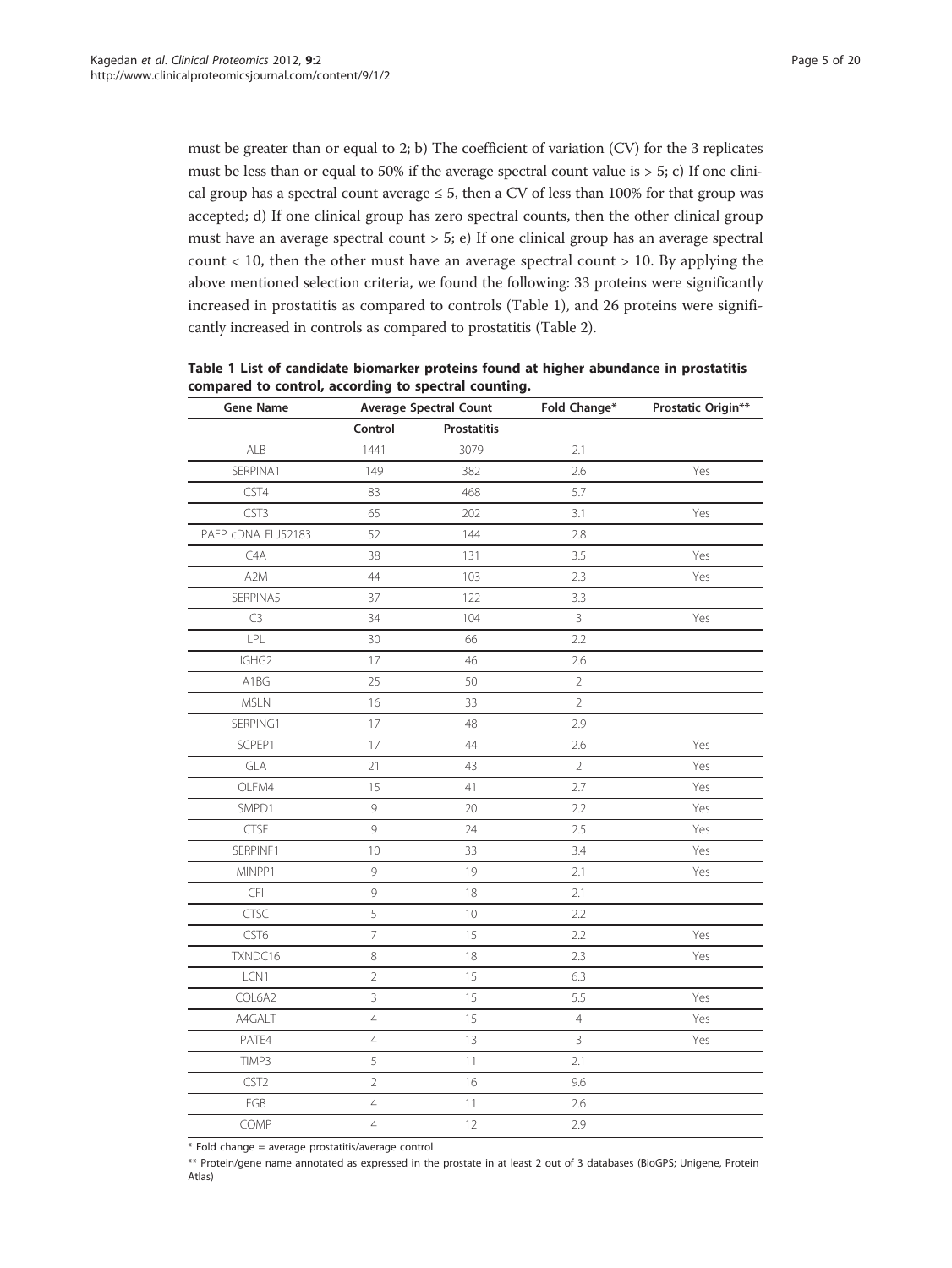<span id="page-5-0"></span>Table 2 List of candidate biomarker proteins found at higher abundance in control compared to prostatitis, according to spectral counting.

| <b>Gene Name</b> | <b>Average Spectral Count</b> |                    | Fold Change*   | Prostatic Origin** |
|------------------|-------------------------------|--------------------|----------------|--------------------|
|                  | Control                       | <b>Prostatitis</b> |                |                    |
| CPM              | 31                            | 10                 | $\overline{3}$ | Yes                |
| DYNC1H1          | 29                            | 13                 | 2.3            |                    |
| MUC5B            | 29                            | $\overline{7}$     | 4.2            |                    |
| RAB27B           | 21                            | 11                 | $\overline{2}$ | Yes                |
| PHGDH            | 20                            | 10                 | 2.1            | Yes                |
| CA <sub>2</sub>  | 19                            | 9                  | $\overline{2}$ |                    |
| ACO1             | 14                            | 6                  | 2.3            | Yes                |
| ANXA6            | 19                            | 5                  | 3.5            |                    |
| CACNA2D1         | 19                            | 5                  | $\overline{4}$ |                    |
| <b>FAM129A</b>   | 10                            | $\overline{4}$     | 2.4            | Yes                |
| CDC42            | 12                            | $\overline{4}$     | 2.7            | Yes                |
| RHOC             | 13                            | $\overline{4}$     | 3.2            | Yes                |
| <b>HGD</b>       | 14                            | 5                  | 2.9            |                    |
| RAB2A            | 11                            | 5                  | 2.1            | Yes                |
| <b>DCXR</b>      | 12                            | 6                  | 2.1            | Yes                |
| LAMP1            | 10                            | $\overline{4}$     | 2.3            | Yes                |
| ALDH9A1          | 11                            | 5                  | $\overline{2}$ | Yes                |
| CMPK1            | 13                            | 5                  | 2.5            |                    |
| <b>NOV</b>       | 13                            | 5                  | 2.4            | Yes                |
| <b>NAPA</b>      | 12                            | $\overline{4}$     | 2.8            | Yes                |
| SOD3             | 12                            | 5                  | 2.3            | Yes                |
| LIFR             | 11                            | 5                  | 2.3            | Yes                |
| RNPEP            | 12                            | 5                  | 2.2            | Yes                |
| <b>FLNB</b>      | 13                            | $\overline{4}$     | 3.2            | Yes                |
| DDAH1            | 12                            | 5                  | 2.3            | Yes                |
| KIF5B            | 11                            | $\overline{4}$     | 3.1            | Yes                |

\* Fold change = average control/average prostatitis

\*\* Protein/gene name annotated as expressed in the prostate in at least 2 out of 3 databases (BioGPS; Unigene, Protein Atlas)

To identify the tissue specificity of the candidate prostatitis biomarkers, candidates were searched against UniGene, BioGPS, and Human Protein Atlas. According to Uni-Gene, 18 proteins had "strong" expression in the prostate, 19 had "moderate" expression in the prostate, and 12 had "weak" expression in the prostate. According to Human Protein Atlas, 10 proteins had "strong" expression in the prostate, 11 proteins had "moderate" expression in the prostate, 11 had "weak" expression in the prostate, and the remainder were not expressed in the prostate. According to BioGPS, which catalogues mRNA expression in various tissues, 19 proteins have strong gene expression in the prostate, as defined by an expression of 3 times the average tissue expression.

The seminal plasma proteome of prostatitis patients was analyzed using ProteinCenter software to ascertain the Gene Ontology (GO) annotations for molecular functions (Figure [3\)](#page-6-0), cellular components (Figure [4\)](#page-6-0), and biological processes (Figure [5\)](#page-7-0) for the entire prostatitis proteome. The top 3 molecular functions were catalytic activity, protein binding, and metal ion binding. The top 3 cellular components were cytoplasm,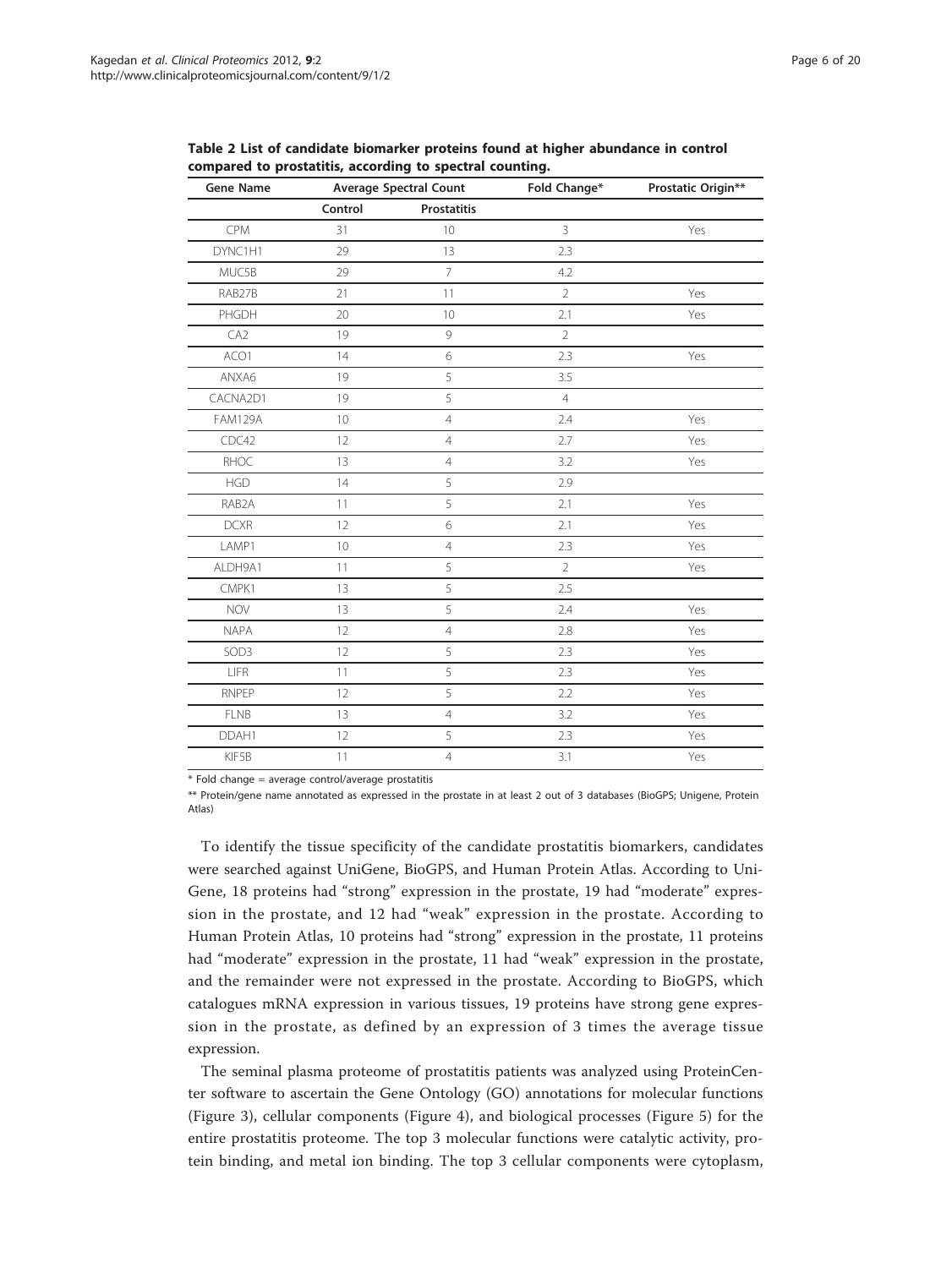<span id="page-6-0"></span>

membrane, and extracellular. The top 3 biological processes were metabolic processes, regulation of biological processes, and response to stimulus.

To better delineate the differences between the normal seminal plasma proteome and those of prostatitis patients, a comparison of GO annotations was performed using ProteinCenter in which the seminal plasma proteome of healthy fertile controls [\[21](#page-18-0)]

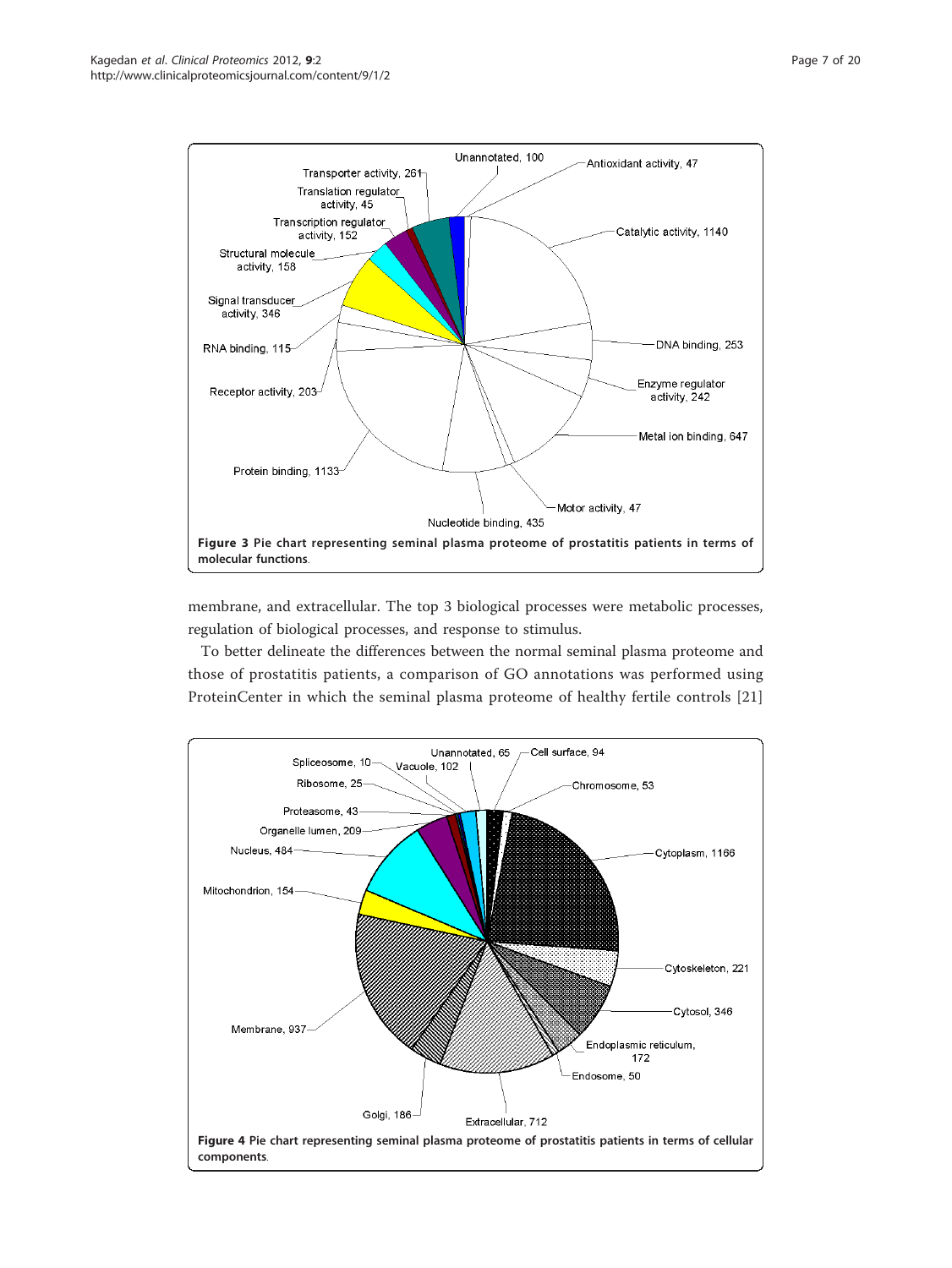<span id="page-7-0"></span>

was compared to the protein candidates found to be upregulated (Figure 6, Figure [7](#page-8-0), Figure [8\)](#page-8-0) and downregulated (Figure [9,](#page-9-0) Figure [10](#page-9-0), Figure [11\)](#page-10-0) in prostatitis. In comparing the upregulated prostatitis candidates to the normal seminal plasma proteome, the most striking differences were a 3-fold increase in the percentage of proteins involved in enzyme regulatory activity, a 2.5-fold increase in the percentage of extracellular proteins, and a 3-fold increase in the percentage of proteins involved in the defensive response. A comparison of the candidates downregulated in prostatitis relative to the

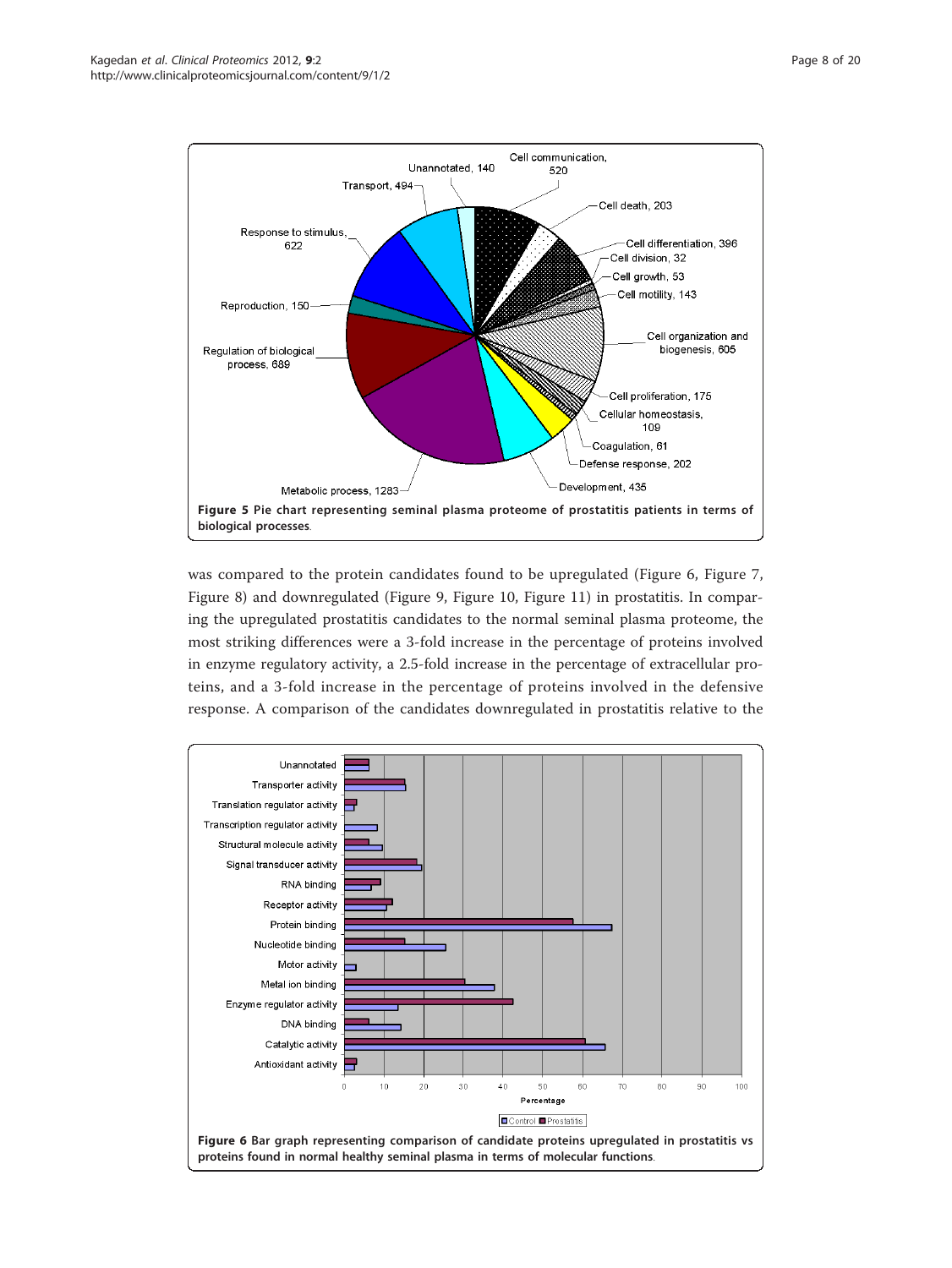<span id="page-8-0"></span>

normal seminal plasma proteome showed a moderate (10-15%) increase in the percentage of proteins involved in catalytic activity and protein binding, a moderate (10-15%) increase in the percentage of proteins found in the cytoplasm, Golgi apparatus, and membrane, and a significant (20-25%) increase in the percentage of proteins involved in development, regulation of biological processes, and transport.

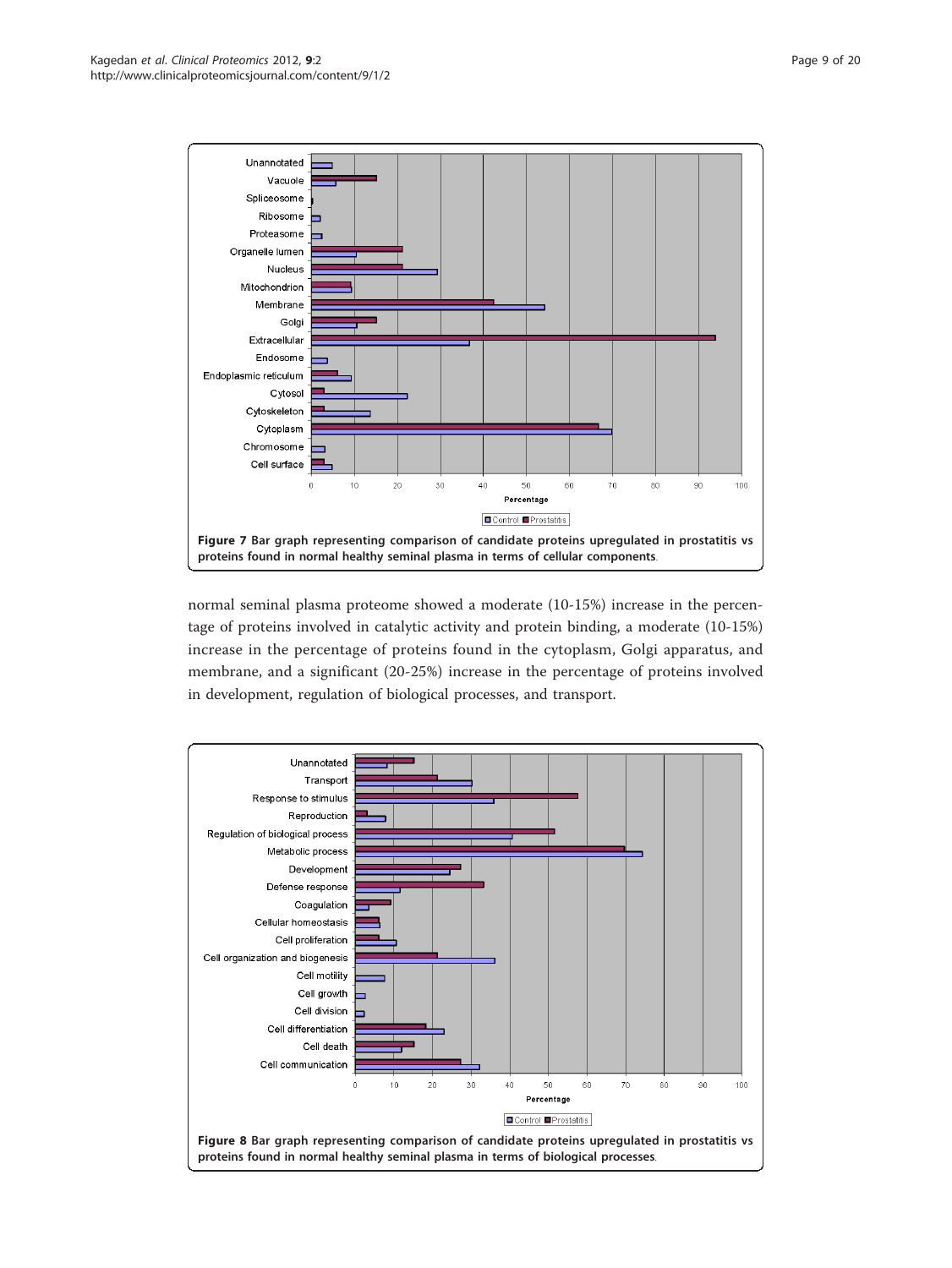<span id="page-9-0"></span>

According to Ingenuity Pathway Analysis, the molecular and cellular functions associated with the largest number of candidate proteins are small molecule biochemistry, molecular transport, lipid metabolism, protein degradation, and protein synthesis. The diseases and disorders associated with the largest number of candidate proteins are neurological disease, cancer, endocrine disorders, metabolic disease, and reproductive

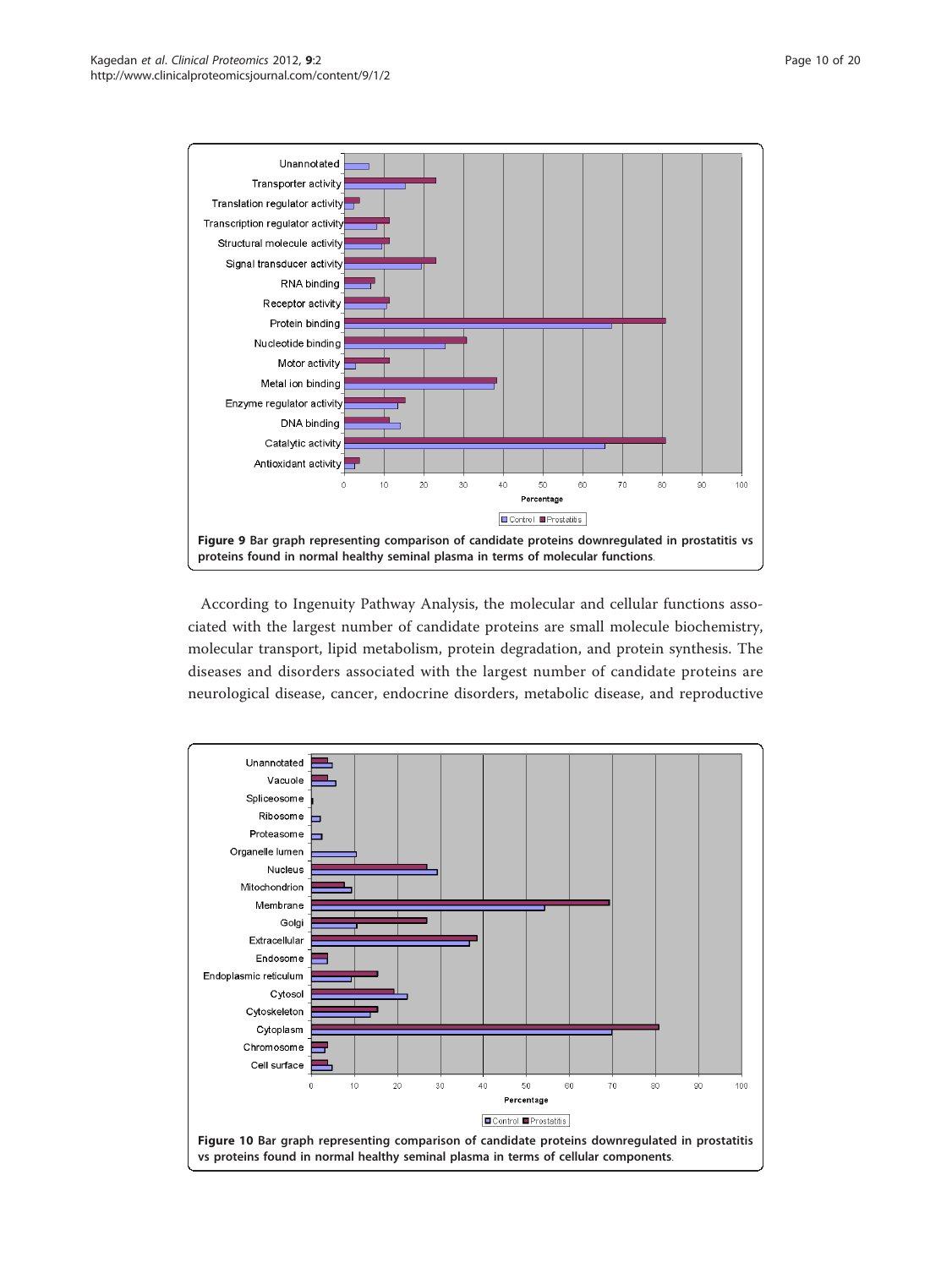<span id="page-10-0"></span>

system disease. The top canonical pathways most strongly represented by our upregulated candidates are acute phase response signaling, the complement system, and the coagulation system.

# Verification of Methodology

Two candidate protein biomarkers were arbitrarily chosen based on fold differences (Table [1](#page-4-0)), putative roles in the pathogenesis of prostatitis, and the availability of assay reagents for verification using the gold standard in protein quantification, the enzymelinked immunosorbent assay (ELISA). The proteins selected were mesothelin isoform 2 and cystatin C, both of which were upregulated in prostatitis samples compared to controls. Seminal plasma from each patient who contributed a sample to the mass spectrometric analysis was analyzed individually for mesothelin isoform 2 (Figure [12](#page-11-0)) and cystatin C concentrations (Figure [13\)](#page-11-0). For mesothelin isoform 2, every sample from the Prostatitis group had a higher concentration than every sample from the Control group, and a mean concentration nearly 3 times greater in the Prostatitis group as compared to the Control group. Statistical analysis using a two-tailed Mann Whitney test found this difference to be significant ( $p = 0.0079$ ). Similarly, Cystatin C was significantly increased in concentration in the seminal plasma of patients with prostatitis ( $p = 0.0159$ ), although the difference was not as drastic. These results support our data obtained through mass spectrometric analysis, and suggest that the other candidates identified are likely upregulated or downregulated in prostatitis as compared to healthy fertile males. The discrepancy in fold change may be a consequence of the semi-quantitative nature of spectral counting with mass spectrometry, and reflects the need for future validation of other candidate biomarkers, using multiple reaction monitoring (MRM) or ELISA.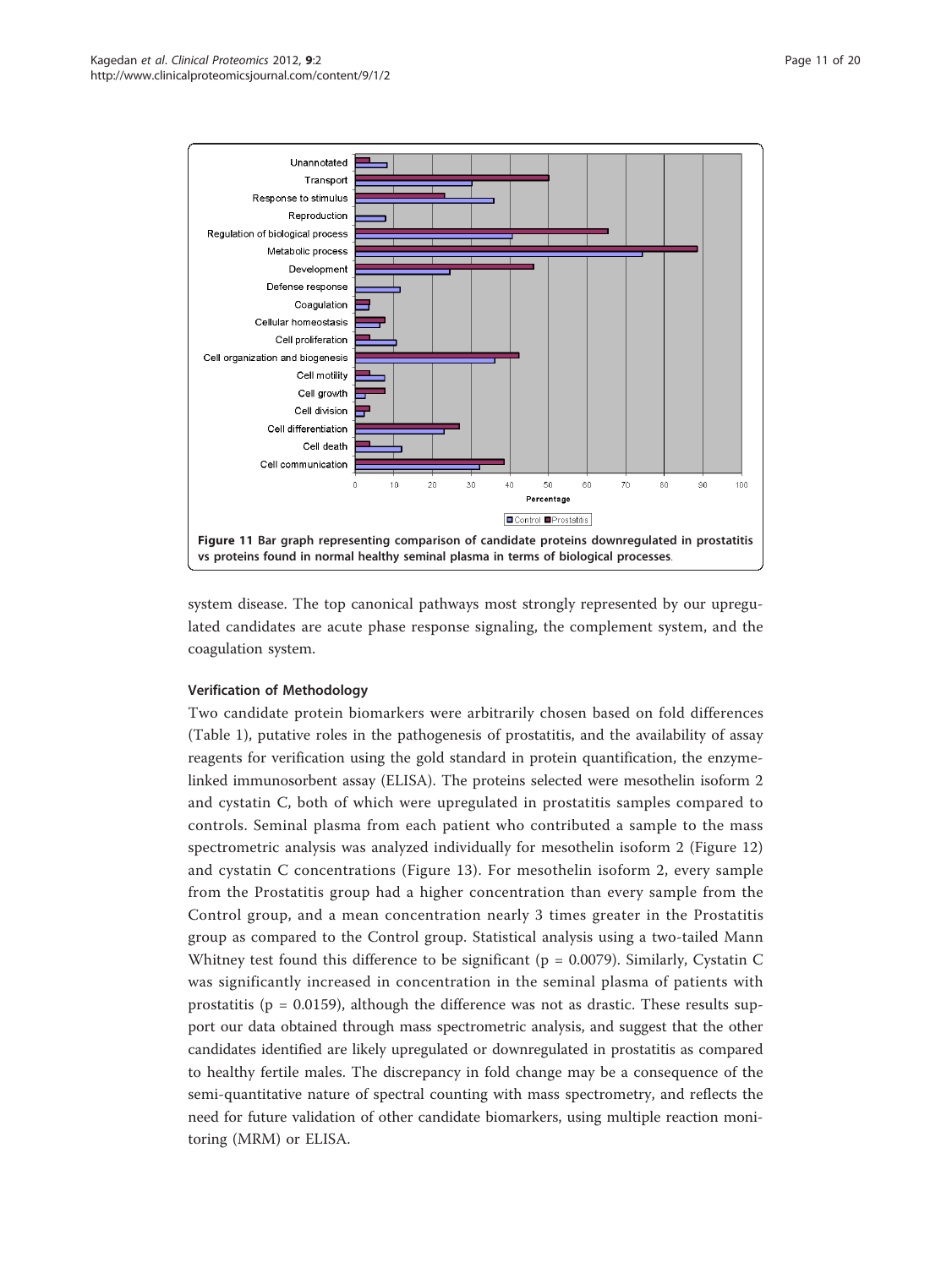<span id="page-11-0"></span>

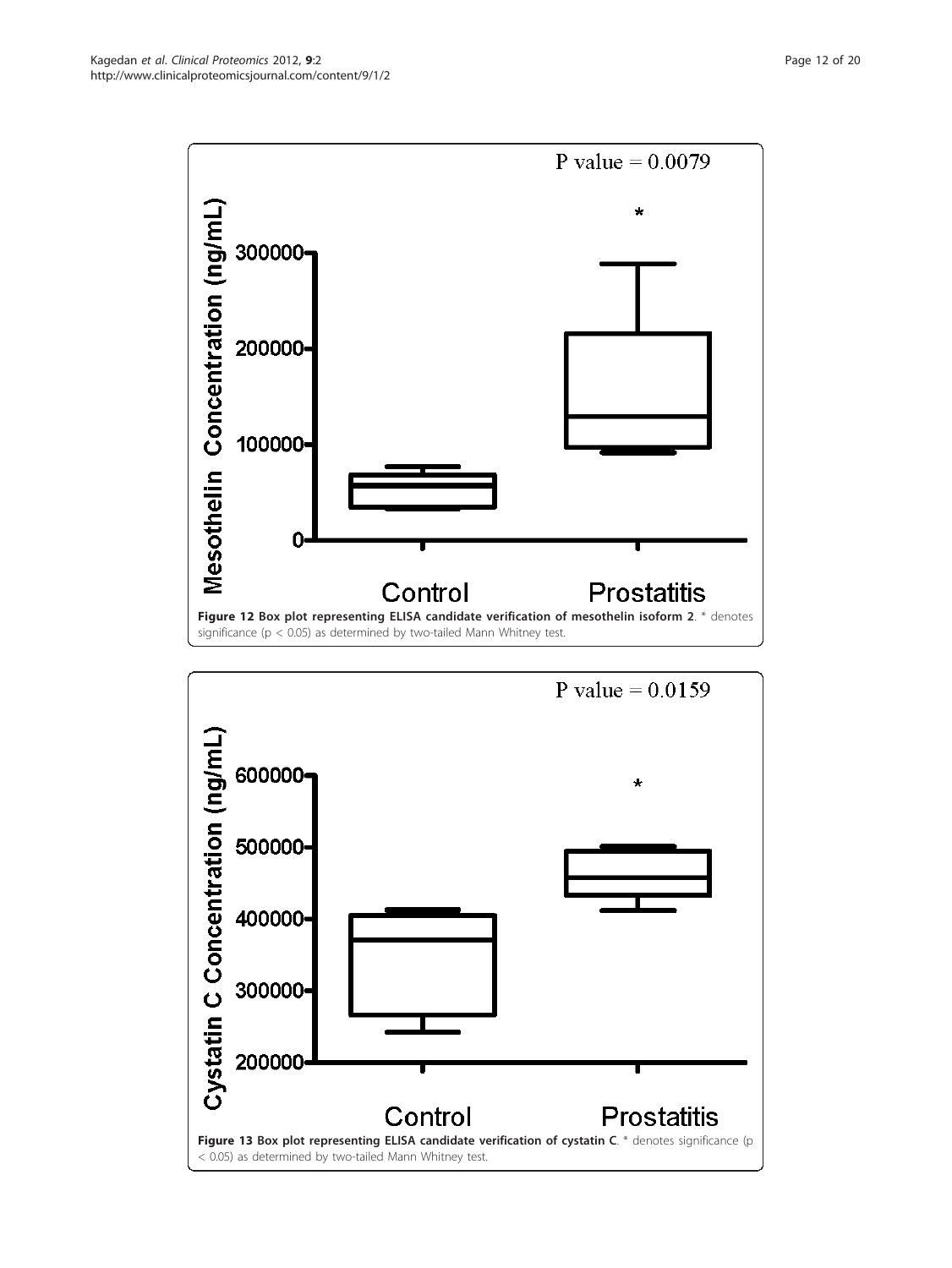#### Proteins Increased in Prostatitis

Of the 33 proteins increased in prostatitis, 26 were determined to be expressed in the prostate gland, according to at least one of three databases searched (UniGene, BioGPS, and the Human Protein Atlas). The 7 proteins that were not expressed in the prostate according to these databases included cystatin-S, cystatin-SA and lipocalin-1. However, cystatin-S gene expression in the prostate gland, as well as in other tissues of the male genitourinary system, has been reported [\[26](#page-18-0)]. As well, lipocalin-1, the major protein found in human tear fluid, has similarly been shown to be expressed in the prostate [\[27](#page-18-0)]. Thus, out of 33 candidate proteins from seminal plasma found to be increased in prostatitis, 28 are known to be produced in the prostate gland.

Protease inhibitors form a large proportion of the proteins found to be increased in the seminal fluid of prostatitis patients. The majority of these are members of the cystatin superfamily of secreted cysteine protease inhibitors, specifically the type 2 cystatin family. The type 2 cystatins found to be upregulated in prostatitis patients in our study are cystatin S, cystatin C, cystatin M, and cystatin SA. Other type 2 cystatins were previously found to be involved in processes such as spermatogenesis in the male reproductive tract, but those cystatins were not identified in our study [\[28](#page-18-0)]. While previous work on type 2 cystatins classifies their function as anti-inflammatory, and indicates that they are downregulated in inflammatory responses, conflicting evidence suggests that their regulation may not be so simple. Cystatin-C, a cysteine protease inhibitor, has been shown to be upregulated in Sjogren's syndrome, which is a paradigm of autoimmunity and inflammation [\[29](#page-18-0)]. Studies on inflammatory skin disorders also found increased levels of cystatin M/E in the spinous cell layers of inflammatory lesions, which, they speculated, might help control increased levels of cysteine proteases during inflammation and infection [[30\]](#page-18-0). Similarly, production of cystatin-SA is enhanced by nuclear factor  $\kappa$ -light-chain enhancer of activated B cells (NF $\kappa$ B), an intracellular signaling molecule activated by pro-inflammatory cytokines [\[31\]](#page-19-0). Cystatin-SA, in turn, increases interleukin-6 production, which is a pleiotropic cytokine with many pro-inflammatory functions. One potential explanation for the upregulation of anti-inflammatory type 2 cystatin proteins in prostatitis is the body's attempt to regulate the inflammatory response and prevent excessive tissue destruction, similar to the case of activation of hemostatic pathways, which activate fibrinolytic proteins to prevent excessive clotting. Notably, none of the type 2 cystatins has previously been investigated as a biomarker of prostatitis, suggesting that they represent a promising target for future investigations.

Other protease inhibitors found to be increased in the seminal plasma of prostatitis patients in our study include SERPINA1 (alpha-1-antitrypsin), SERPINA5, SERPING1, SERPINF1, Lipocalin-1, and TIMP3. As with the type 2 cystatins, the literature generally characterizes these proteins as anti-inflammatory; however, this does not preclude their upregulation during inflammation. Lipocalin-1, for example, is another cysteine protease inhibitor that has been documented to be overexpressed during periods of stress, inflammation, or infection [\[32](#page-19-0)]. With the exception of SERPINA1, which has been found in histopathological studies of granulomatous prostatitis [[33](#page-19-0)], none of these protease inhibitors have been studied in the context of prostatitis.

Other candidate biomarker proteins found in our experiments have functions more consistent with those expected to be upregulated during inflammation. Olfactomedin-4,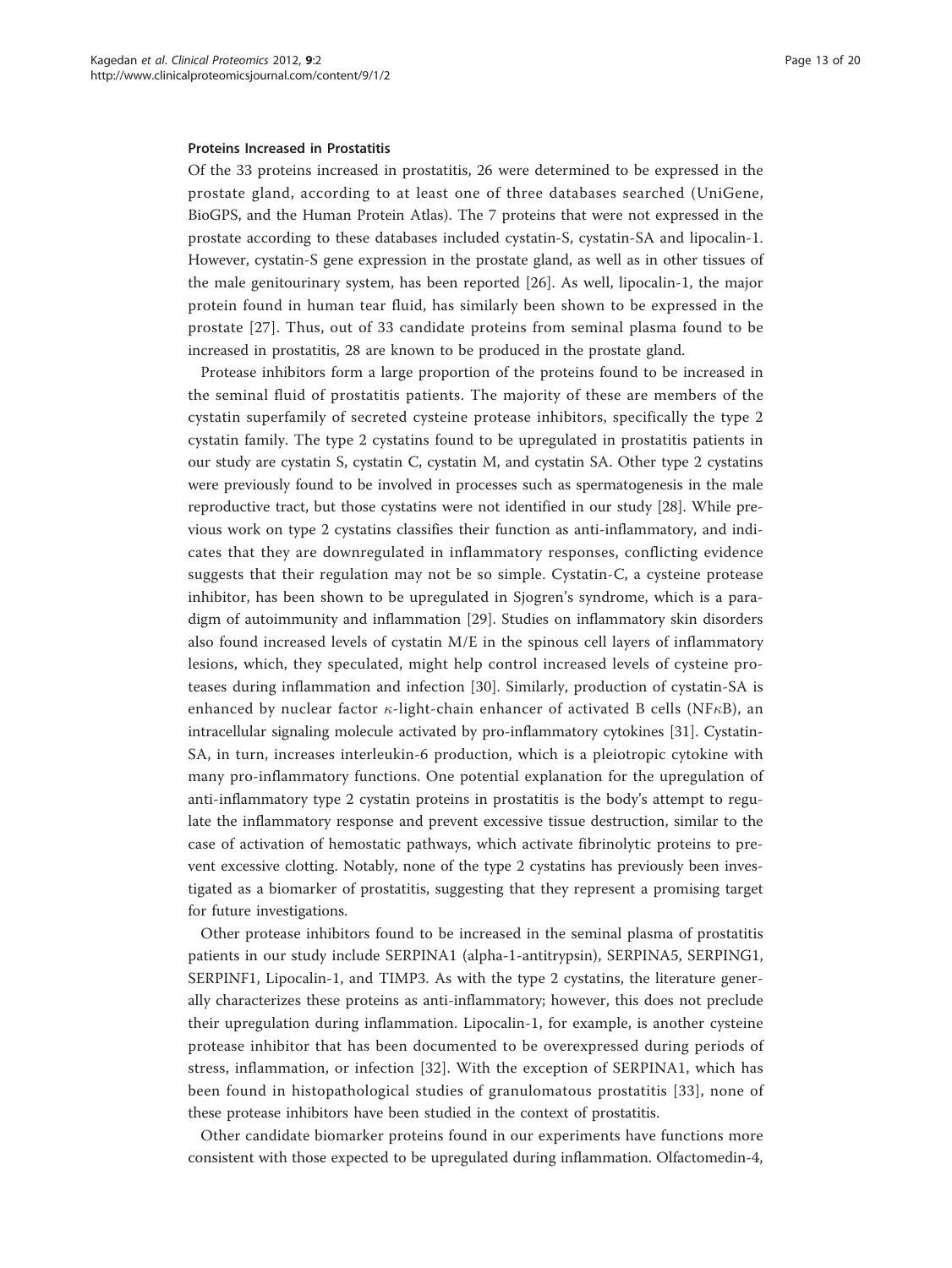for example, has been shown to be upregulated in crypt epithelial cells during inflamma-tory bowel disease [[34](#page-19-0)], and is also induced by  $NFAB$  in myeloid precursor cells, suggesting that it forms part of a pro-inflammatory signaling network [[35](#page-19-0)]. Alpha-2 macroglobulin and fibrinogen beta chain are acute phase proteins, which are known to be strongly upregulated during inflammation and other stresses [[36](#page-19-0)]. Complement component C3 is a central player in the complement system, which is one of the major enzyme cascades activated during infection and inflammation [[37](#page-19-0)]. Sphingomyelin phosphodiesterase isoform 1 has been described as strongly pro-inflammatory [\[38\]](#page-19-0). Mesothelin isoform 2, while not associated with inflammation in the literature, has been proposed as a biomarker to distinguish pancreatitis from pancreatic cancer [\[39\]](#page-19-0). Such a protein would be invaluable in differentiating other inflammatory and neoplastic processes (i.e. prostatitis and prostate cancer).

Of our 33 candidate biomarkers that were increased in prostatitis, only 5 have previously been studied for prostatitis diagnosis. Complement component C3 levels in seminal plasma were found to help distinguish chronic prostatitis and leukocytospermia from controls [[12\]](#page-18-0). Urinary alpha-2-macroglobulin and albumin were investigated for possible utility in diagnosing acute prostatitis, and the ratio of alpha-2-macroglobulin:albumin was found to be a highly sensitive diagnostic test for acute prostatitis [\[40](#page-19-0)]. Furthermore, including other urinary parameters in a stepwise multinomial logistic regression analysis provides optimal differentiation between acute pyelonephritis and acute prostatitis [[40\]](#page-19-0). Both SERPINA1 [[33\]](#page-19-0) and fibrinogen beta chain [[41\]](#page-19-0) have been found to be increased in prostatitis tissue obtained through biopsy, but the invasiveness of such a procedure is precisely what we are trying to avoid, by searching for a seminal plasma diagnostic biomarker. All of these previously investigated proteins are all quintessential pro-inflammatory proteins, which reflect our current understanding of prostatitis as an inflammatory disease of the prostate. By using a mass spectrometry approach to identify large numbers of proteins of diverse function, we can find proteins whose functions may be unrelated to inflammation, or are as yet unknown, but which still may function as biomarkers of prostatitis.

Comparing the candidates upregulated in prostatitis to the overall seminal plasma proteome in healthy fertile controls, reveals a striking 3-fold increase in the percentage of proteins annotated as possessing enzyme regulator activity, which is consistent with the number of candidates that regulate the inflammatory response. In terms of subcellular localization, the upregulated prostatitis candidates show an almost 3-fold increase in percentage of extracellular proteins, with a concomitant decrease in the number of cytoskeletal, cytosolic, and membrane proteins. Notably, while the percentage of membrane proteins in prostatitis patients' seminal plasma is decreased, compared to normal seminal plasma, it is still over 40% of the prostatitis candidates, which may reflect the cellular destruction in prostatitis and the release of membrane proteins into the seminal plasma. The biological processes of the seminal plasma proteomes from prostatitis vs control patients show a 3-fold increase in proteins involved in the defense response and coagulation, which supports our understanding of prostatitis as an inflammatory process. A moderate decrease (15%) in the percentage of proteins involved in cell organization and biogenesis is also noted, which may reflect the changing priorities of cells during an inflammatory response as compared to normal.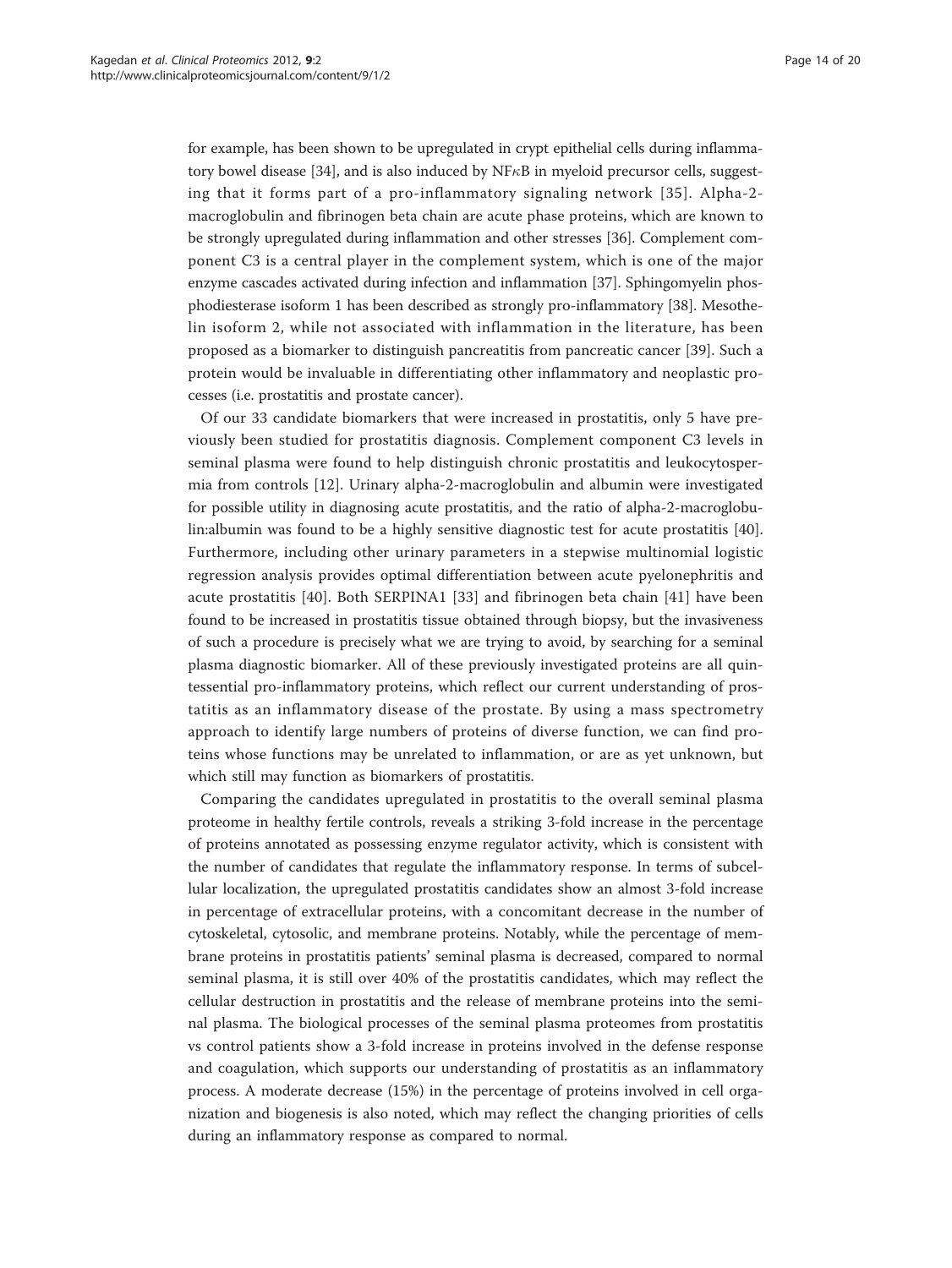A prostatitis biomarker could also be a protein that is decreased in the seminal plasma of prostatitis patients as compared to controls. Of our 59 candidate biomarkers, 26 were decreased in the seminal plasma of men with prostatitis. 25 of these were expressed in the prostate gland, according to at least one of three databases searched (UniGene, BioGPS, and the Human Protein Atlas). The one remaining protein is CAC-NA2D1, a voltage-dependent calcium channel subunit, which is not expressed in the prostate but is expressed in the testes (Unigene).

Candidate proteins which bear mention include SOD3 extracellular superoxide dismutase, which has been shown to be highly anti-inflammatory, inhibiting inflammatory cell migration by preventing fragmentation of hyaluronic acid [[42](#page-19-0)]. Thus, the downregulation of SOD3 is consistent with prostatitis being a disease of inflammation. Moreover, previous studies have demonstrated that SOD3 levels in the seminal plasma are constant between fertile controls and vasectomized men, indicating that it originates proximal to the site of ligation of the vas deferens, likely the prostate [[43](#page-19-0)]. Taken together, this suggests that SOD3 has potential in the diagnosis and monitoring of inflammatory diseases of the prostate.

Several other downregulated candidate proteins have been previously described as possessing pro-inflammatory properties. The most plausible explanation for this observation is the complex interplay between pro- and anti-inflammatory factors, resulting in a response that is carefully regulated and controlled. It is possible that our downregulated pro-inflammatory proteins are responding to regulatory signals, ensuring that the inflammation does not spiral out of control. Such pro-inflammatory proteins found in our study include Mucin-5b, which has been shown to be upregulated in inflamed nasosinus mucosa [[44](#page-19-0)] and in chronic rhinosinusitis [\[45\]](#page-19-0). As well, Filamin-B, which functions to recruit inflammatory cells to the site of inflammation, was found to be decreased in expression [\[46\]](#page-19-0).

Other noteworthy proteins include NOV and L-xylulose reductase, both of which are decreased in prostatitis, but which previous investigations have found to be increased in prostate cancer [[47,48\]](#page-19-0). Both of these proteins could potentially be invaluable in distinguishing prostate cancer from prostatitis, which is currently a major confounder in the diagnosis of cancer.

Comparing the GO annotations of candidates downregulated in prostatitis to the normal seminal plasma proteome produced less striking results than the upregulated prostatitis candidates. This may reflect the fact that cells downregulate proteins of varying functions and localization during an inflammatory response, while upregulating proteins of a single function (i.e. defense). Compared to the normal seminal plasma proteome, the downregulated prostatitis candidates had moderate increases in the percentage of proteins involved in catalytic activity and protein binding. Downregulated prostatitis candidates also had increased percentages of proteins involved in regulation of biological processes, suggesting that while some regulatory proteins increase during prostatitis, others decrease. Notably, none of the downregulated prostatitis candidates were involved in the defense response, suggesting that prostatitis causes defensive proteins to be upregulated, not downregulated.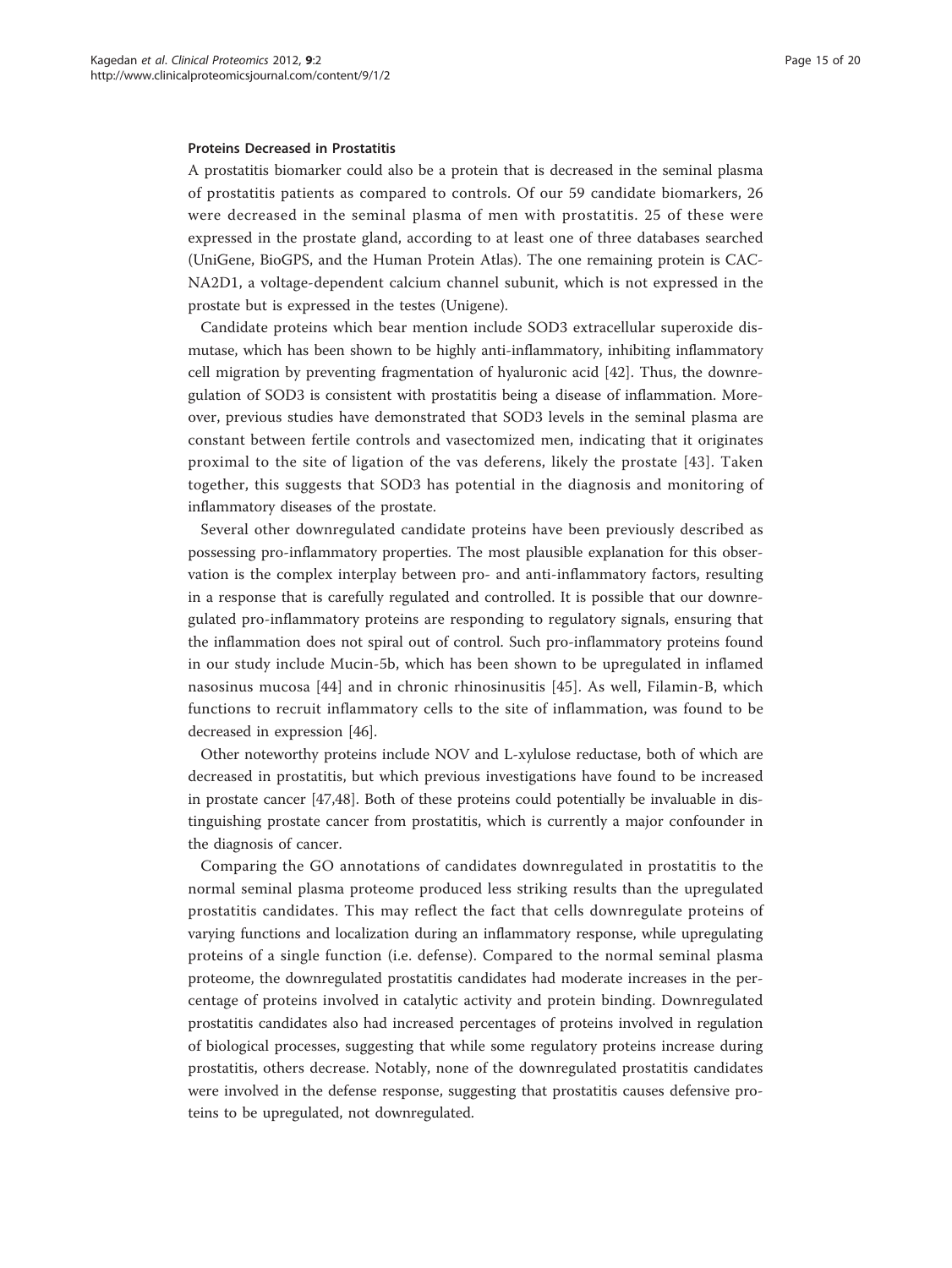# Conclusion

We identified 59 proteins whose significantly differential expression in the seminal plasma of prostatitis patients suggests that they may have potential as biomarkers of prostatitis. Such proteins would have application in the diagnosis of prostatitis, as well as in monitoring response to treatment. Furthermore, improved methods of diagnosing prostatitis would better distinguish prostatitis from more serious causes of elevated PSA, such as prostate cancer, and reduce the need for unnecessary anxiety and invasive investigations. As well, diagnosing prostatitis could help better elucidate the cause of a patient's infertility. Many of our candidate biomarkers have previously been reported to be involved in inflammatory pathways, which correlate with our understanding of prostatitis as a disease of inflammation. A better understanding of the functions of these proteins may help to discover the pathogenesis of prostatitis, and improve our methods of treating it.

# Methods

Seminal plasma samples were collected, processed, and analyzed in accordance with the methods described elsewhere [\[21\]](#page-18-0). A brief summary of the methods for the Prostatitis and Control samples is given below.

#### Sample Collection and Processing

Semen from men with prostatitis was collected after a minimum of 3 days of sexual abstinence. Our 5 patients all had confirmed prostatitis, as diagnosed by the presence of lower urinary tract symptoms (frequency, urgency, dysuria), pain in the pelvic region, and prostatic tenderness on digital rectal examination. Samples were allowed to liquefy, centrifuged, and the supernatant (seminal plasma) was stored for further analysis. Total protein concentration was measured using the Biuret assay. Five prostatitis seminal plasma samples were combined to make a "Prostatitis" pool with 3 mg total protein per experiment. Each sample contributed an equivalent amount of protein to the total pooled protein.

#### Trypsin Digestion

Three "Prostatitis" replicate pools were denatured with urea, reduced with dithiothreitol and alkylated with iodoacetamide. Samples were then desalted, frozen and partially lypohilized. The samples were left to digest overnight using modified porcine trypsin (1:50, trypsin: protein concentration, Promega). Digestion was stopped the following morning by acidifying the solution with formic acid.

# Strong-Cation Exchange Liquid Chromatography

Samples were fractionated using an Agilent 1100 High Performance Liquid Chromatography (HPLC) system equipped with a strong-cation exchange (SCX) PolySUL-FOETHYL A column (The Nest Group, Inc.). Sixty fractions were collected. Fractions 31 to 49 were stored individually, while fractions 26-30 and 50-54 were pooled together (total 21 fractions).

#### Mass Spectrometry

Twenty-one SCX fractions from each of the three Prostatitis replicates were further fractionated using nano-flow reverse-phase chromatography on a Proxeon EASY-nLC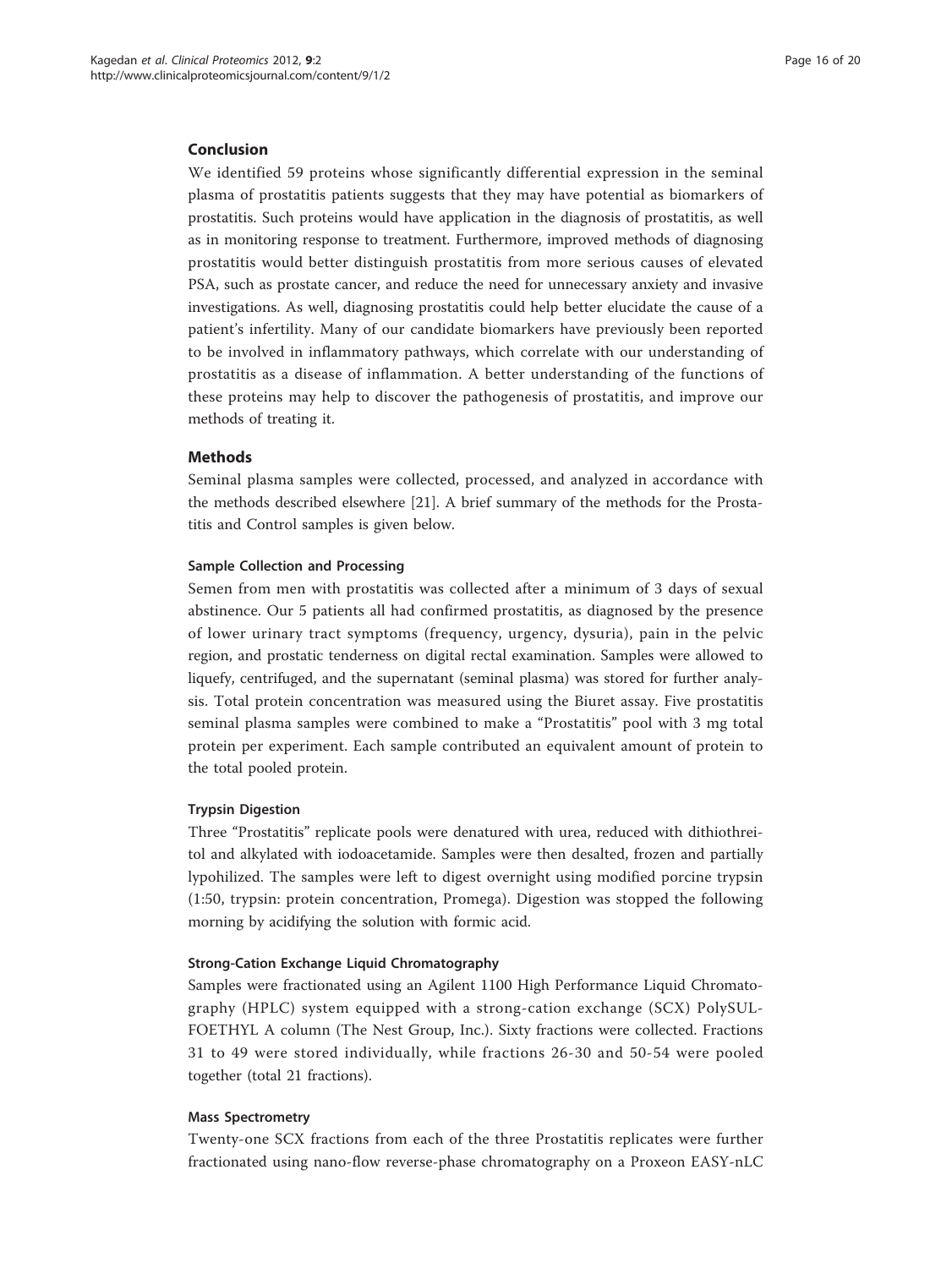system, coupled online to a linear trap quadrupole (LTQ)-Orbitrap XL (Thermo Fisher Scientific, San Jose, California). For more details of the method, please see Batruch et al. [[21](#page-18-0)]. The Orbitrap was used to acquire a full MS1 scan followed by six MS2 scans in the linear-ion trap (LTQ). Only charge states of 2+ and 3+ were subjected to fragmentation.

#### Data analysis

X!Calibur RAW files were uploaded into Mascot Daemon (Matrix Science, London, UK, v.2.2) to create Mascot Generic Files (MGF). These were then searched against a concatenated forward and reverse IPI.Human v.3.54 database with Mascot (v.2.2) and X!Tandem (Global Proteome Machine Manager, version 2006.06.01) with a parent tolerance of 7 ppm and fragment tolerance of 0.4 Da. The following modifications were used in searches: one missed cleavage allowed, fixed carbamidomethylation of cysteines and the following variable modifications: oxidation of methionines, deamidation of asparagines and glutamines, cyclization of N-terminal glutamic and aspartic acids (pyroGlu-Asp), and protein N-terminal acetylation. Search result files from Mascot and X! Tandem were uploaded into Scaffold (Proteome Software, Portland, Oregon, v. 2.0) and filtered using peptide thresholds to achieve a false positive rate (FPR) of  $\sim 1.0$ -1.5%. FPR was calculated as follows:  $2xFP/(FP+TP)$  where FP is the number of proteins matching the reverse database and TP is the number proteins matching the forward database.

### Verification of Methodology

In order to confirm the semi-quantitative data obtained from mass spectrometric analysis of the seminal plasma samples, 2 candidate proteins were arbitrarily selected for verification by enzyme-linked immunosorbent assay. The concentrations of cystatin-C and mesothelin isoform 2 were measured separately using specific sandwich immunoassays developed with DuoSet ELISA reagents (R&D Systems Inc., MN, USA). The cystatin-C assay employed two monoclonal antibodies, one for coating (Part 842942) and one for detection (Part 842943). Similarly, the mesothelin isoform 2 assay used two monoclonal antibodies, one for coating (Part 843359) and one for detection (Part 843360). All four antibodies were raised in mice. Both assays were conducted in a twosite sequential immunometric format with time-resolved fluorescence detection. Each assay has a detection limit of 0.1 ug/L and a dynamic range up to 10 ug/L. For each assay, within the measurement range, precision was < 15%. All standards and samples for both assays were measured in duplicate.

Prior to analysis, samples analyzed for cystatin-C were diluted 10,000 times in a dilution buffer consisting of 1% bovine serum albumin (BSA) in phosphate-buffered saline (PBS) at pH = 7.2. Samples analyzed for mesothelin isoform 2 were diluted 100 times in the same buffer.

Each well on the cystatin-C plate was incubated overnight at room temperature with 250 ng/100 uL monoclonal capture antibody in coating buffer (PBS, pH = 7.2). Each well on the mesothelin isoform 2 plate was incubated overnight at room temperature with 400 ng/100 uL monoclonal capture antibody in coating buffer (PBS,  $pH = 7.2$ ). The next day each plate was washed 3 times with washing buffer (PBS with 0.05% Tween 20 at pH = 7.4). Dilution buffer (1% BSA in PBS at pH = 7.2) was then added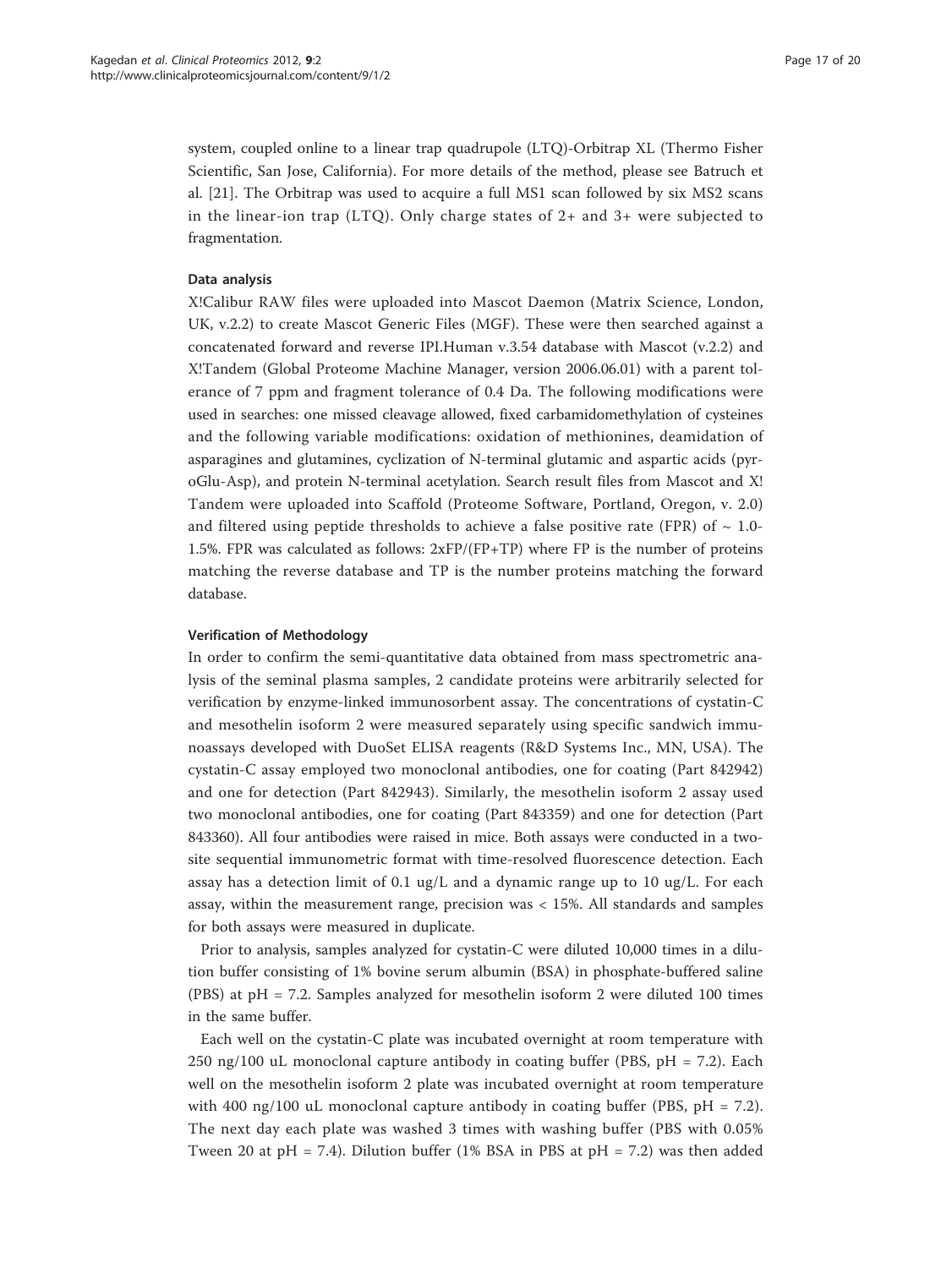<span id="page-17-0"></span>to each well to block the plate for 1 hour. Each plate was then washed 6 times with washing buffer and then 100 uL of diluted samples or standards were added to each plate. Both plates were then incubated at room temperature for 90 minutes with gentle shaking. Each plate was then washed 6 times with washing buffer. To each well on the cystatin-C plate, 25 ng/100 uL of biotinylated detection antibody in dilution buffer was added. To each well on the mesothelin isoform 2 plate, 100 ng/100 uL of biotinylated monoclonal anti-human mesothelin isoform 2 detection antibody in dilution buffer was added. Both plates were then incubated for 1 hour at room temperature with gentle shaking, then washed 6 times with washing buffer. Five ng/well of alkaline phosphatase-conjugated streptavidin solution (Jackson ImmunoResearch) in sample buffer was added to each well, and allowed to incubate at room temperature for 15 minutes with gentle shaking. Each plate was then washed 6 times with washing buffer. To each well on both plates 100 μL of substrate buffer  $[0.1 \text{ mol/L}$  Tris buffer  $(pH 9.1)$  containing 0.25 mmol/L diflunisal phosphate (DFP), 0.1 mol/L NaCl, and 1 mmol/L  $MgCl<sub>2</sub>$ ] was added. Both plates were then incubated at room temperature for 10 minutes with gentle shaking. To each well on both plates 100 uL of developing solution (1 mol/L Tris base, 0.15 mol/L NaOH, 2 mmol/L TbCl<sub>3</sub>, 3 mmol/L EDTA) was added and allowed to incubate for 1 minute at room temperature with gentle shaking prior to measurement. Protein concentration was quantified by measuring fluorescence in each well with an Envision time-resolved fluorometer (Perkin Elmer) as previously described [[49\]](#page-19-0).

### Additional material

[Additional File 1: P](http://www.biomedcentral.com/content/supplementary/1559-0275-9-2-S1.XLS)roteins identified in triplicate analysis of Prostatitis seminal plasma samples. This file contains all proteins identified in Prostatitis group seminal plasma along with the number of spectra, number of unique peptides and protein sequence coverage in each replicate.

[Additional File 2: P](http://www.biomedcentral.com/content/supplementary/1559-0275-9-2-S2.XLS)roteins identified in triplicate analysis of Control and Prostatitis seminal plasma samples. This file contains all proteins identified in Control and Prostatitis group seminal plasma along with number of spectra in each replicate.

[Additional File 3: I](http://www.biomedcentral.com/content/supplementary/1559-0275-9-2-S3.DOC)nstructions for retrieving Additional File 3. This file contains instructions on how to download three Spectrum report files (1of3, 2of3 and 3of3) from Tranche [\(http://www.ProteomeCommons.org](http://www.ProteomeCommons.org)). The three Spectrum report files contain information about all peptides that were identified in Prostatitis group seminal plasma, such as: strong-cation exchange fraction in which the peptide was identified, Mascot ion and X! Tandem peptide scores, peptide modifications, observed m/z.

#### Abbreviations

ELISA: Enzyme-linked immunosorbent assay; PSA: Prostate-specific antigen; HPLC: High performance liquid chromatography; SCX: Strong cation exchange; LTQ: Linear trap quadrupole/linear ion trap; MGF: Mascot generic file; FPR: False positive rate; FP: False positive; TP: True positive; MS: Mass spectrometry; BSA: Bovine serum albumin; PBS: Phosphate buffered saline; DFP: Diflunisal phosphate; CV: Coefficient of variance; GO: Gene ontology; MRM: Multiple reaction monitoring.

#### Acknowledgements

This work is supported by the Physician's Services Inc., Ontario; Holdem for Life Chair in Prostate Cancer Biomarkers, Mount Sinai Hospital Foundation, Toronto and CREMS Distinction in Research Program, University of Toronto Medical School, Toronto, Ontario.

#### Author details

<sup>1</sup>Department of Pathology and Laboratory Medicine, Mount Sinai Hospital, Toronto, Canada. <sup>2</sup>Division of Urology, Department of Surgery, Mount Sinai Hospital, University of Toronto, Toronto, Canada. <sup>3</sup>Department of Pathology and Laboratory Medicine, Samuel Lunenfeld Research Institute, Mount Sinai Hospital, Toronto, Canada. <sup>4</sup>Department of Laboratory Medicine and Pathobiology, University of Toronto, Toronto, Canada. <sup>5</sup>Institute of Medical Sciences University of Toronto, Toronto, Canada.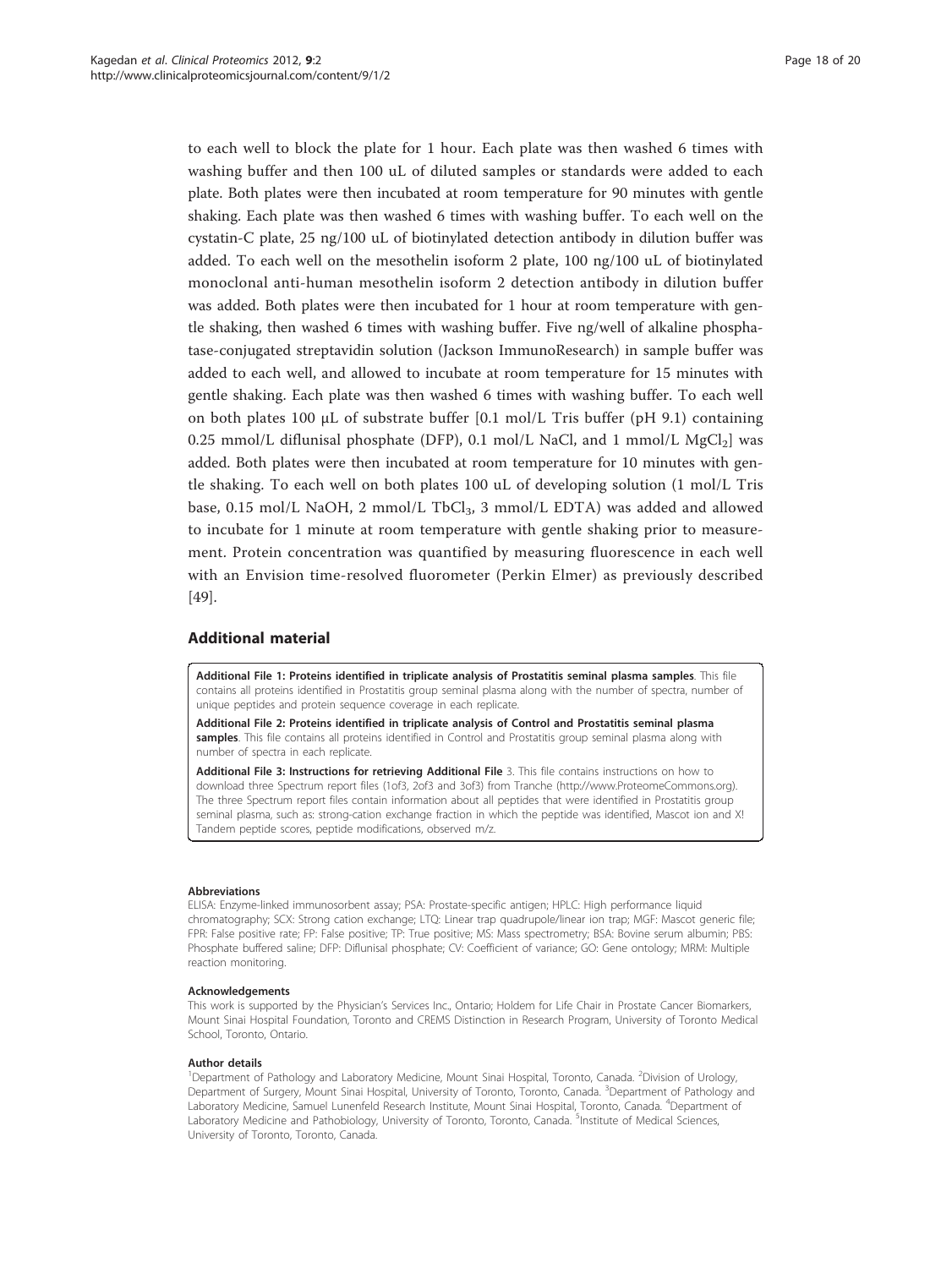#### <span id="page-18-0"></span>Authors' contributions

DK participated in sample preparation, mass spectrometry, data analysis, verification of methodology, and drafted the manuscript. IL participated in sample preparation, mass\spectrometry, data analysis, and statistical analysis. IB designed the methodology, and led the sample preparation, mass spectrometry, and data analysis, as well as contributing substantially to the manuscript. CS ran the mass spectrometer and assisted in data analysis. IK, KL, and EG conceived of the study and participated in patient recruitment. ED and KJ ran the lab in which the study occurred, conceived of the study, designed the study, recruited patients, and coordinated the entire project, as well as being substantially involved in the editing of the manuscript. All authors read and approved the final manuscript.

#### Competing interests

The authors declare that they have no competing interests.

Received: 5 August 2011 Accepted: 6 February 2012 Published: 6 February 2012

#### References

- 1. Nickel JC, Downey J, Hunter D, Clark J: [Prevalence of prostatitis-like symptoms in a population based study using](http://www.ncbi.nlm.nih.gov/pubmed/11176483?dopt=Abstract) [the National Institutes of Health chronic prostatitis symptom index.](http://www.ncbi.nlm.nih.gov/pubmed/11176483?dopt=Abstract) J Urol 2001, 165:842-845.
- 2. Murphy AB, Macejko A, Taylor A, Nadler RB: [Chronic prostatitis: management strategies.](http://www.ncbi.nlm.nih.gov/pubmed/19192937?dopt=Abstract) Drugs 2009, 69:71-84.
- 3. Everaert K, Mahmoud A, Depuydt C, Maeyaert M, Comhaire F: [Chronic prostatitis and male accessory gland infection](http://www.ncbi.nlm.nih.gov/pubmed/14535865?dopt=Abstract)[is there an impact on male infertility \(diagnosis and therapy\)?](http://www.ncbi.nlm.nih.gov/pubmed/14535865?dopt=Abstract) Andrologia 2003, 35:325-330.
- 4. Pasqualotto FF, Sharma RK, Potts JM, Nelson DR, Thomas AJ, Agarwal A: [Seminal oxidative stress in patients with](http://www.ncbi.nlm.nih.gov/pubmed/10840100?dopt=Abstract) [chronic prostatitis.](http://www.ncbi.nlm.nih.gov/pubmed/10840100?dopt=Abstract) Urology 2000, 55:881-885.
- 5. Krieger JN, Nyberg L Jr, Nickel JC: [NIH consensus definition and classification of prostatitis.](http://www.ncbi.nlm.nih.gov/pubmed/10422990?dopt=Abstract) JAMA 1999, 282:236-237.
- 6. Nickel JC: [Recommendations for the evaluation of patients with prostatitis.](http://www.ncbi.nlm.nih.gov/pubmed/12684835?dopt=Abstract) World J Urol 2003, 21:75-81.
- 7. Robert M, Gagnon C: [Sperm motility inhibitor from human seminal plasma: presence of a precursor molecule in](http://www.ncbi.nlm.nih.gov/pubmed/7698848?dopt=Abstract) [seminal vesicle fluid and its molecular processing after ejaculation.](http://www.ncbi.nlm.nih.gov/pubmed/7698848?dopt=Abstract) Int J Androl 1994, 17:232-240.
- 8. Pilch B, Mann M: [Large-scale and high-confidence proteomic analysis of human seminal plasma.](http://www.ncbi.nlm.nih.gov/pubmed/16709260?dopt=Abstract) Genome Biol 2006, 7:R40.
- 9. Rao AR, Motiwala HG, Karim OM: [The discovery of prostate-specific antigen.](http://www.ncbi.nlm.nih.gov/pubmed/18307686?dopt=Abstract) BJU Int 2008, 101:5-10.
- 10. Korrovits P, Ausmees K, Mandar R, Punab M: [Prevalence of asymptomatic inflammatory \(National Institutes of Health](http://www.ncbi.nlm.nih.gov/pubmed/18455767?dopt=Abstract) [Category IV\) prostatitis in young men according to semen analysis.](http://www.ncbi.nlm.nih.gov/pubmed/18455767?dopt=Abstract) Urology 2008, 71:1010-1015.
- 11. Randall JM, Evans DH, Bird VG, Aballa TC, Lynne CM, Brackett NL: [Leukocytospermia in spinal cord injured patients is](http://www.ncbi.nlm.nih.gov/pubmed/12913725?dopt=Abstract) [not related to histological inflammatory changes in the prostate.](http://www.ncbi.nlm.nih.gov/pubmed/12913725?dopt=Abstract) J Urol 2003, 170:897-900.
- 12. Ludwig M, Kummel C, Schroeder-Printzen I, Ringert RH, Weidner W: Evaluation of seminal plasma parameters in patients with chronic prostatitis or leukocytospermia. Andrologia 1998, 30:(Suppl 1):41-47.
- 13. Wolff H: [The biologic significance of white blood cells in semen.](http://www.ncbi.nlm.nih.gov/pubmed/7750580?dopt=Abstract) Fertil Steril 1995, 63:1143-1157.
- 14. Zorn B, Virant-Klun I, Meden-Vrtovec H: [Semen granulocyte elastase: its relevance for the diagnosis and prognosis of](http://www.ncbi.nlm.nih.gov/pubmed/10966999?dopt=Abstract) [silent genital tract inflammation.](http://www.ncbi.nlm.nih.gov/pubmed/10966999?dopt=Abstract) Hum Reprod 2000, 15:1978-1984.
- 15. Penna G, Mondaini N, Amuchastegui S, Degli Innocenti S, Carini M, Giubelei G, Fibbi B, Colli E, Maggi M, Adorini L: [Seminal plasma cytokines and chemokines in prostate inflammation: interleukin 8 as a predictive biomarker in](http://www.ncbi.nlm.nih.gov/pubmed/16905241?dopt=Abstract) [chronic prostatitis/chronic pelvic pain syndrome and benign prostatic hyperplasia.](http://www.ncbi.nlm.nih.gov/pubmed/16905241?dopt=Abstract) Eur Urol 2007, 51:524-533.
- 16. Khadra A, Fletcher P, Luzzi G, Shattock R, Hay P: [Interleukin-8 levels in seminal plasma in chronic prostatitis/chronic](http://www.ncbi.nlm.nih.gov/pubmed/16643489?dopt=Abstract) [pelvic pain syndrome and nonspecific urethritis.](http://www.ncbi.nlm.nih.gov/pubmed/16643489?dopt=Abstract) BJU Int 2006, 97:1043-1046.
- 17. Paulis G, Conti E, Voliani S, Bertozzi MA, Sarteschi ML, Menchini FF: [Evaluation of the cytokines in genital secretions](http://www.ncbi.nlm.nih.gov/pubmed/15005490?dopt=Abstract) [of patients with chronic prostatitis.](http://www.ncbi.nlm.nih.gov/pubmed/15005490?dopt=Abstract) Arch Ital Urol Androl 2003, 75:179-186.
- 18. John H, Maake C, Barghorn A, Zbinden R, Hauri D, Joller-Jemelka HI: [Immunological alterations in the ejaculate of](http://www.ncbi.nlm.nih.gov/pubmed/14535858?dopt=Abstract) [chronic prostatitis patients: clues for autoimmunity.](http://www.ncbi.nlm.nih.gov/pubmed/14535858?dopt=Abstract) Andrologia 2003, 35:294-299.
- 19. Ludwig M, Vidal A, Diemer T, Pabst W, Failing K, Weidner W: [Chronic prostatitis/chronic pelvic pain pyndrome\):](http://www.ncbi.nlm.nih.gov/pubmed/12690515?dopt=Abstract) [seminal markers of inflammation.](http://www.ncbi.nlm.nih.gov/pubmed/12690515?dopt=Abstract) World J Urol 2003, 21:82-85.
- 20. Miller LJ, Fischer KA, Goralnick SJ, Litt M, Burleson JA, Albertsen P, Kreutzer DL: [Nerve growth factor and chronic](http://www.ncbi.nlm.nih.gov/pubmed/11927336?dopt=Abstract) [prostatitis/chronic pelvic pain syndrome.](http://www.ncbi.nlm.nih.gov/pubmed/11927336?dopt=Abstract) Urology 2002, 59:603-608.
- 21. Batruch I, Lecker I, Kagedan D, Smith CR, Mullen BJ, Grober E, Lo KC, Diamandis EP, Jarvi KA: [Proteomic Analysis of](http://www.ncbi.nlm.nih.gov/pubmed/21142078?dopt=Abstract) [Seminal Plasma from Normal Volunteers and Post-Vasectomy Patients Identifies over 2000 Proteins and Candidate](http://www.ncbi.nlm.nih.gov/pubmed/21142078?dopt=Abstract) [Biomarkers of the Urogenital System.](http://www.ncbi.nlm.nih.gov/pubmed/21142078?dopt=Abstract) J Proteome Res 2011, 10:941-953.
- 22. Dalton DL: [Elevated serum prostate-specific antigen due to acute bacterial prostatitis.](http://www.ncbi.nlm.nih.gov/pubmed/2471345?dopt=Abstract) *Urology* 1989, 33:465.
- 23. Nadler RB, Humphrey PA, Smith DS, Catalona WJ, Ratliff TL: [Effect of inflammation and benign prostatic hyperplasia](http://www.ncbi.nlm.nih.gov/pubmed/7541857?dopt=Abstract) [on elevated serum prostate specific antigen levels.](http://www.ncbi.nlm.nih.gov/pubmed/7541857?dopt=Abstract) J Urol 1995, 154:407-413.
- 24. Mitchell P: [Proteomics retrenches.](http://www.ncbi.nlm.nih.gov/pubmed/20622833?dopt=Abstract) Nat Biotechnol 2010, 28:665-670.
- 25. Liu H, Sadygov RG, Yates JR III: [A model for random sampling and estimation of relative protein abundance in](http://www.ncbi.nlm.nih.gov/pubmed/15253663?dopt=Abstract) [shotgun proteomics.](http://www.ncbi.nlm.nih.gov/pubmed/15253663?dopt=Abstract) Anal Chem 2004, 76:4193-4201.
- 26. Dickinson DP, Thiesse M, Hicks MJ: [Expression of type 2 cystatin genes CST1-CST5 in adult human tissues and the](http://www.ncbi.nlm.nih.gov/pubmed/11879580?dopt=Abstract) [developing submandibular gland.](http://www.ncbi.nlm.nih.gov/pubmed/11879580?dopt=Abstract) DNA Cell Biol 2002, 21:47-65.
- 27. Redl B: [Human tear lipocalin.](http://www.ncbi.nlm.nih.gov/pubmed/11058765?dopt=Abstract) Biochim Biophys Acta 2000, 1482:241-248.
- 28. Li Y, Friel PJ, McLean DJ, Griswold MD: [Cystatin E1 and E2, new members of male reproductive tract subgroup](http://www.ncbi.nlm.nih.gov/pubmed/12700194?dopt=Abstract) [within cystatin type 2 family.](http://www.ncbi.nlm.nih.gov/pubmed/12700194?dopt=Abstract) Biol Reprod 2003, 69:489-500.
- 29. Ryu OH, Atkinson JC, Hoehn GT, Illei GG, Hart TC: Identification of parotid salivary biomarkers in Sjogren's syndrome by surface-enhanced laser desorption/ionization time-of-flight mass spectrometry and two-dimensional difference gel electrophoresis. Rheumatology (Oxford) 2006, 45:1077-1086.
- 30. Zeeuwen PL, Vlijmen-Willems IM, Egami H, Schalkwijk J: [Cystatin M Expression in inflammatory and neoplastic skin](http://www.ncbi.nlm.nih.gov/pubmed/12100189?dopt=Abstract) [disorders.](http://www.ncbi.nlm.nih.gov/pubmed/12100189?dopt=Abstract) Br J Dermatol 2002, 147:87-94.